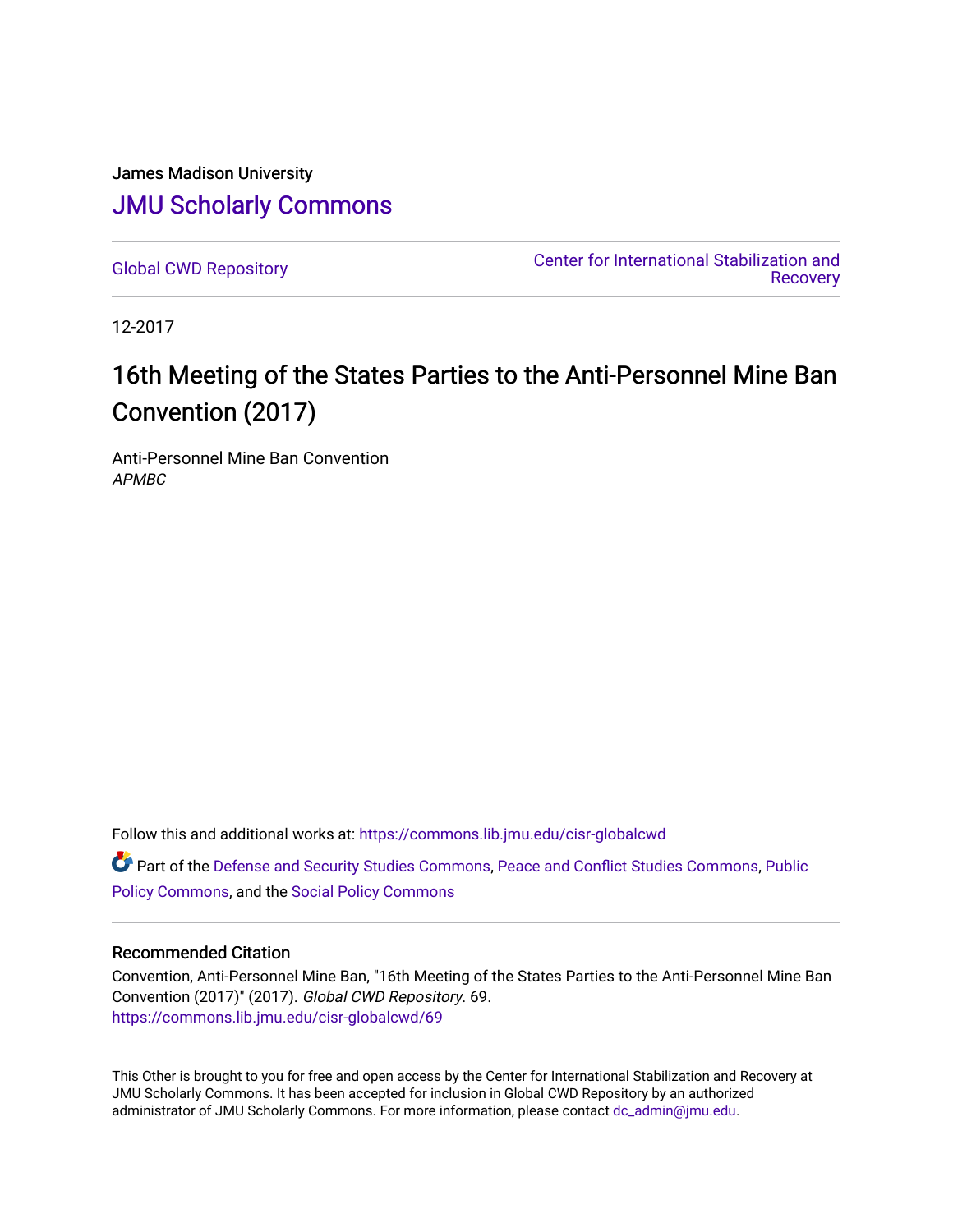# **Meeting of the States Parties to the Convention on the Prohibition of the Use, Stockpiling, Production and Transfer of Anti-Personnel Mines and on Their Destruction**

22 December 2017 Original: English

**Sixteenth Meeting** Vienna, 18 - 21 December 2017

# **Final report**

# **I. Introduction**

1. The Convention on the Prohibition of the Use, Stockpiling, Production and Transfer of Anti-Personnel Mines and on Their Destruction provides in article 11, paragraphs 1 and 2, that the States Parties shall meet regularly in order to consider any matter with regard to the application or implementation of this Convention. At the Third Review Conference (Maputo, 23-27 June 2014), the States Parties agreed that, beginning in 2015, a Meeting of the States Parties will be convened each year at the end of November or beginning of December until the end of 2018.

2. The Fifteenth Meeting of the States Parties held in Santiago, Chile, from 28 November to 1 December 2016 decided to hold the Sixteenth Meeting of the States Parties in Vienna, Austria, during the week of 18 December 2017, and to elect Ambassador Thomas Hajnoczi, Permanent Representative of Austria to the United Nations in Geneva, President of the Sixteenth Meeting of the States Parties.<sup>1</sup> To prepare for the Sixteenth Meeting, in keeping with past practice, a provisional agenda and programme of work were presented at the 8 – 9 June 2017 informal intersessional meetings of the Convention. Based upon discussions at the meetings, it was the conclusion of the President that these documents were generally acceptable to the States Parties to be put before the Sixteenth Meeting for adoption. To seek views on matters of substance, an informal meeting was also convened in Geneva on 21 September 2017 to which all States Parties, States not parties and interested organizations were invited to participate.

# **II. Organization of the Meeting**

3. The Sixteenth Meeting of the States Parties was opened on 18 December 2017 by Ambassador Thomas Hajnoczi of Austria, President of the Sixteenth Meeting. A high level opening ceremony featured an address of the Federal Minister for Europe, Integration and Foreign Affairs of Austria, Sebastian Kurz, delivered by Ambassador Thomas Hajnoczi; a video address by the Secretary-General of the United Nations, Antonio Guterres; messages by the President of the International Committee of the Red Cross, Peter Maurer; the United

**\_\_\_\_\_\_\_\_\_\_\_\_\_\_\_\_\_\_**



 $1$  APLC/MSP.15/2016/10, paragraph 39.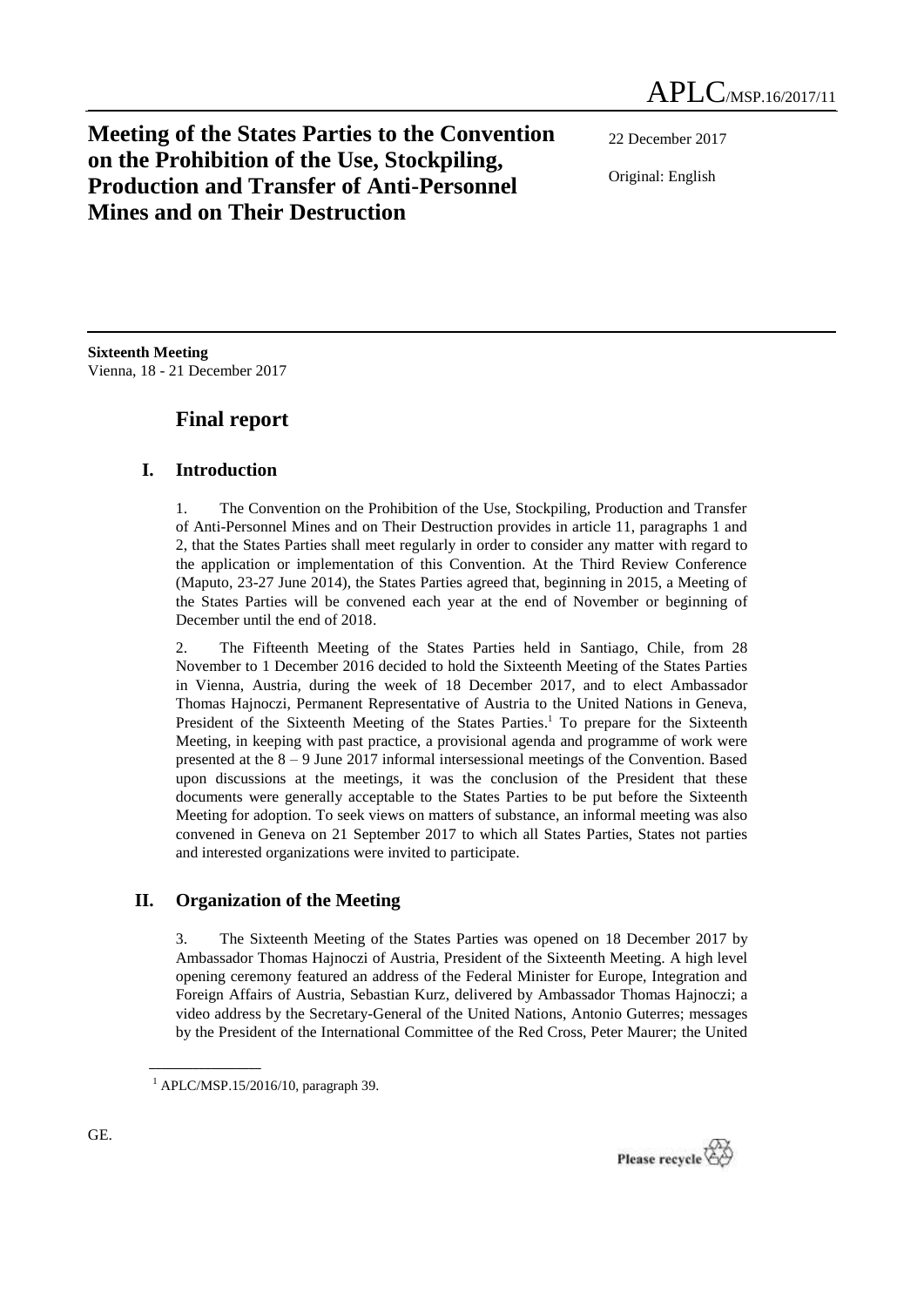Nations High Representative for Disarmament Affairs, Izumi Nakamitsu, delivered by the Director of the United Nations Office for Disarmament Affairs and Deputy to the High Representative, Thomas Markram; the Convention's Special Envoy, HRH Prince Mired Bin Raad Bin Zeid Al Hussein of Jordan; the Nobel Peace Prize co-Laureate Jody Williams; the International Campaign to Ban Landmines (ICBL) Ambassador, Tun Channareth; as well as the President of the Council of Foundation of the Geneva International Centre for Humanitarian Demining (GICHD), Barbara Haering.

4. A panel on the  $20<sup>th</sup>$  anniversary of the Convention titled "20 Years of Success: Fulfilling the Promise of the Convention by 2025" was held on 18 December 2017 with the participation of Ambassador Steffen Kongstad, Permanent Representative of Norway to the Organization for Security and Cooperation in Europe; Ambassador Pedro Comissario, Permanent Representative of Mozambique to the United Nations Office in Geneva; Jody Williams, Nobel Peace Prize co-Laureate; Margaret Orech, ICBL Ambassador; and Tammy Hall, Head of Strategies and Standards, GICHD.

5. At the first plenary session, on 18 December 2017, the Sixteenth Meeting warmly welcomed the accession of Sri Lanka to the Convention. At the same plenary session, the Meeting adopted its agenda, as contained in document APLC/MSP.16/2017/1 and APLC/MSP.16/2017/1/Corr.1, and its programme of work, as contained in APLC/MSP.16/2017/2 and APLC/MSP.16/2017/2/Corr.1.

6. Also at the same first plenary session, Belgium, Colombia, Costa Rica, the Netherlands, Peru, Sweden, Uganda, and Zambia were elected by acclamation as Vice-Presidents of the Sixteenth Meeting. The Meeting unanimously confirmed the nomination of Ambassador Wolfgang Angerholzer, Director, Organization of International Conferences and Matters Relating to International Organizations in Austria, Federal Ministry for Europe, Integration and Foreign Affairs, as Secretary-General of the Meeting. The Meeting also took note of the appointment, by the United Nations Secretary-General, of Peter Kolarov of the Geneva Branch of the United Nations Office for Disarmament Affairs (UNODA) as Executive Secretary of the Meeting, and the appointment, by the President, of Juan Carlos Ruan, Director of the Implementation Support Unit (ISU), as the President's Executive Coordinator.

### **III. Participation in the Meeting**

7. The following States Parties participated in the Meeting: Afghanistan, Algeria, Angola, Argentina, Australia, Austria, Belarus, Belgium, Bolivia (Plurinational State of), Bosnia and Herzegovina, Botswana, Brazil, Bulgaria, Burundi, Cambodia, Cameroon, Canada, Chad, Chile, Colombia, Costa Rica, Croatia, Cyprus, Czechia, Democratic Republic of the Congo, Ecuador, El Salvador, Estonia, Finland, France, Germany, Greece, Guatemala, Holy See, Hungary, Indonesia, Iraq, Ireland, Italy, Japan, Jordan, Latvia, Luxembourg, Malta, Mauritania, Mexico, Montenegro, Mozambique, Netherlands, New Zealand, Nicaragua, Niger, Norway, Oman, Panama, Peru, Poland, Portugal, Qatar, Romania, Senegal, Serbia, Slovakia, Slovenia, Somalia, South Africa, South Sudan, Spain, Sudan, Sweden, Switzerland, Tajikistan, Thailand, Turkey, Uganda, Ukraine, United Kingdom of Great Britain and Northern Ireland, Venezuela (Bolivarian Republic of), Yemen, Zambia, and Zimbabwe.

8. The following State, which has acceded to the Convention, but for which it has not yet entered in force, participated in the Meeting: Sri Lanka.

9. The following delegations participated in the Meeting as observers, in accordance with article 11, paragraph 4, of the Convention and rule 1, paragraph 1, of the rules of procedure of the Meeting: Azerbaijan, China, India, Kazakhstan, Lao People's Democratic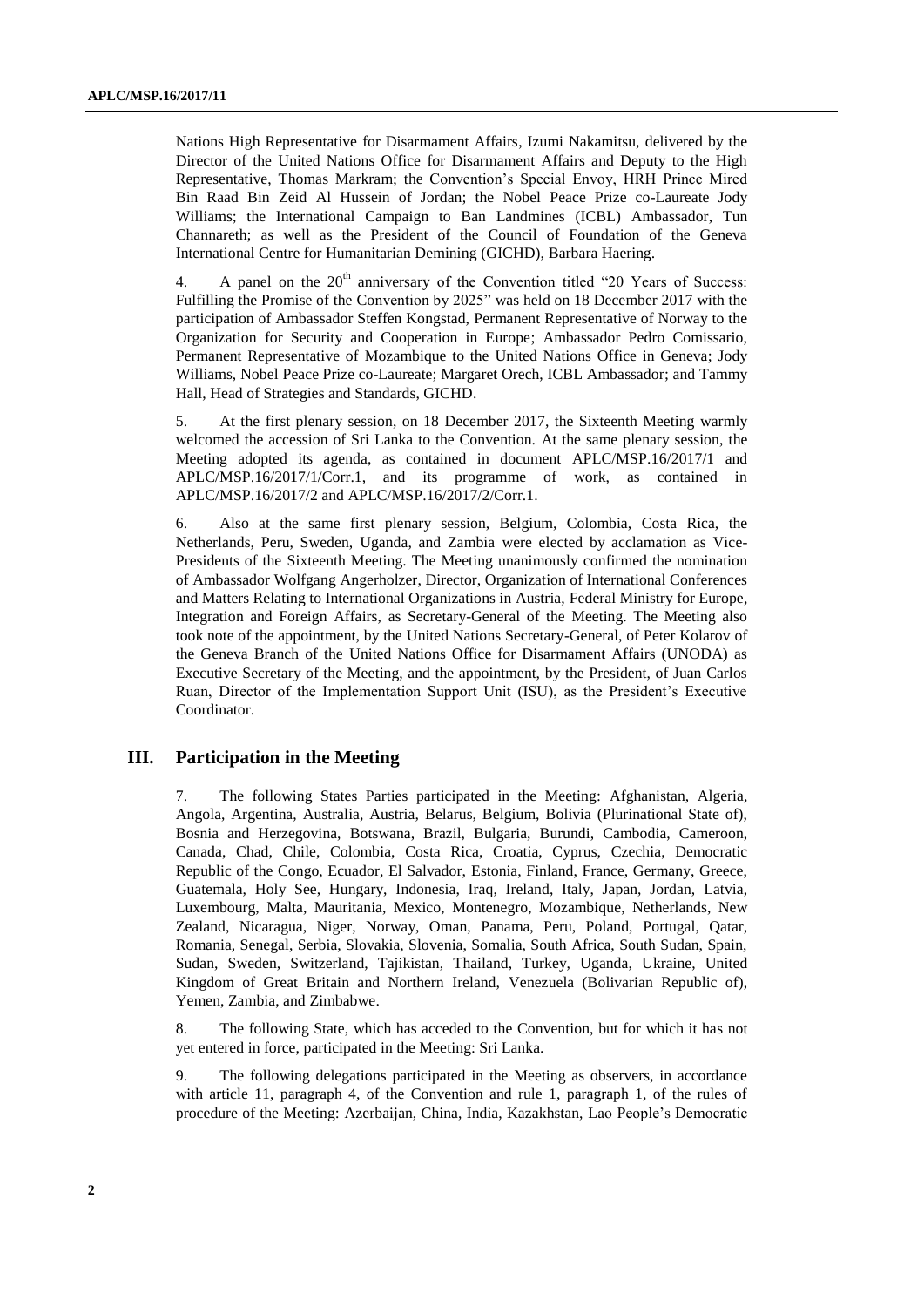Republic, Lebanon, Morocco, Myanmar, Pakistan, Palestine, Saudi Arabia, Singapore, Syrian Arab Republic, and United States of America.

10. In accordance with article 11, paragraph 4, of the Convention and rule 1, paragraphs 2 and 3, of the Rules of Procedure, the following international organizations and institutions, regional organizations, entities and non-governmental organizations attended the Meeting as observers: ASEAN Regional Mine Action Center, European Union, Geneva International Centre for Humanitarian Demining, Implementation Support Unit for the Convention on Cluster Munitions, International Campaign to Ban Landmines, International Committee of the Red Cross, League of Arab States, Organization of American States (OAS), Organization for Security and Cooperation in Europe (OSCE), United Nations Development Programme (UNDP), United Nations Children's Fund (UNICEF), United Nations High Commissioner for Human Rights (UNHCHR), United Nations Mine Action Service (UNMAS), and United Nations Office for Disarmament Affairs.

11. In accordance with article 11, paragraph 4, of the Convention and rule 1, paragraph 4, of the rules of procedure, the following other organizations attended the Meeting as observers: APOPO, Center for International Stabilization and Recovery, Cleared Ground Demining, Find a Better Way, The HALO Trust, International Trust Fund – Enhancing Human Security (ITF), Mines Advisory Group (MAG), Gemeinsam Gegen Landminen, and Swiss Foundation for Mine Action (FSD).

12. A list of all delegations and delegates to the Meeting is contained in document APLC/MSP.16/2017/INF.1.

### **IV. Work of the Meeting**

13. The Sixteenth Meeting of the States Parties held eight plenary sessions from 18 to 21 December 2017. During the first, third and fourth plenary sessions, on 18 and 19 December 2017, States Parties and observer delegations delivered statements or submitted written declarations of a general nature.

14. At the second and third plenary sessions, the States Parties that had submitted requests for extensions in accordance with article 5, paragraphs 3 and 4, of the Convention, Angola, Ecuador, Iraq, Thailand, and Zimbabwe, presented their requests, the executive summaries of which are contained in documents APLC/MSP.16/2017/WP.15, APLC/MSP.16/2017/WP.3, APLC/MSP.16/2017/WP.3/Corr.1, APLC/MSP.16/2017/WP.16, APLC/MSP.16/2017/WP.9, and APLC/MSP.16/2017/WP.13 respectively. In addition, Zambia, in its capacity as the Chair of the Committee on Article 5 Implementation presented analyses and/or observations relating to each request for extension to Article 5 deadline, as contained in APLC/MSP.16/2017/WP.2, APLC/MSP.16/2017/WP.4, APLC/MSP.16/2017/WP.6, APLC/MSP.16/2017/WP.10, and APLC/MSP.16/2017/WP.14 respectively. In addition, States Parties and organizations discussed the situation of Ukraine with respect to article 5 implementation.

15. During its fourth through eighth plenary sessions, the Meeting considered the operation and status of the Convention, reviewing progress made and challenges that remain in the pursuit of the Convention's goals and in the application of the Maputo Action Plan 2015-2019 and the Maputo+15 Declaration.

16. A panel titled "Keeping People at the Heart of the Convention: Effective Victim Assistance" was opened on 19 December 2017 by HRH Princess Astrid of Belgium, Special Envoy of the Convention. The panel was moderated by Ambassador Beatriz Londoño, Permanent Representative of Colombia to the United Nations Office in Geneva, and Chair of the Committee on Victim Assistance, and featured Elke Hottentot, Victim Assistance Technical Advisor, Handicap International; Firoz Alizada, Campaign and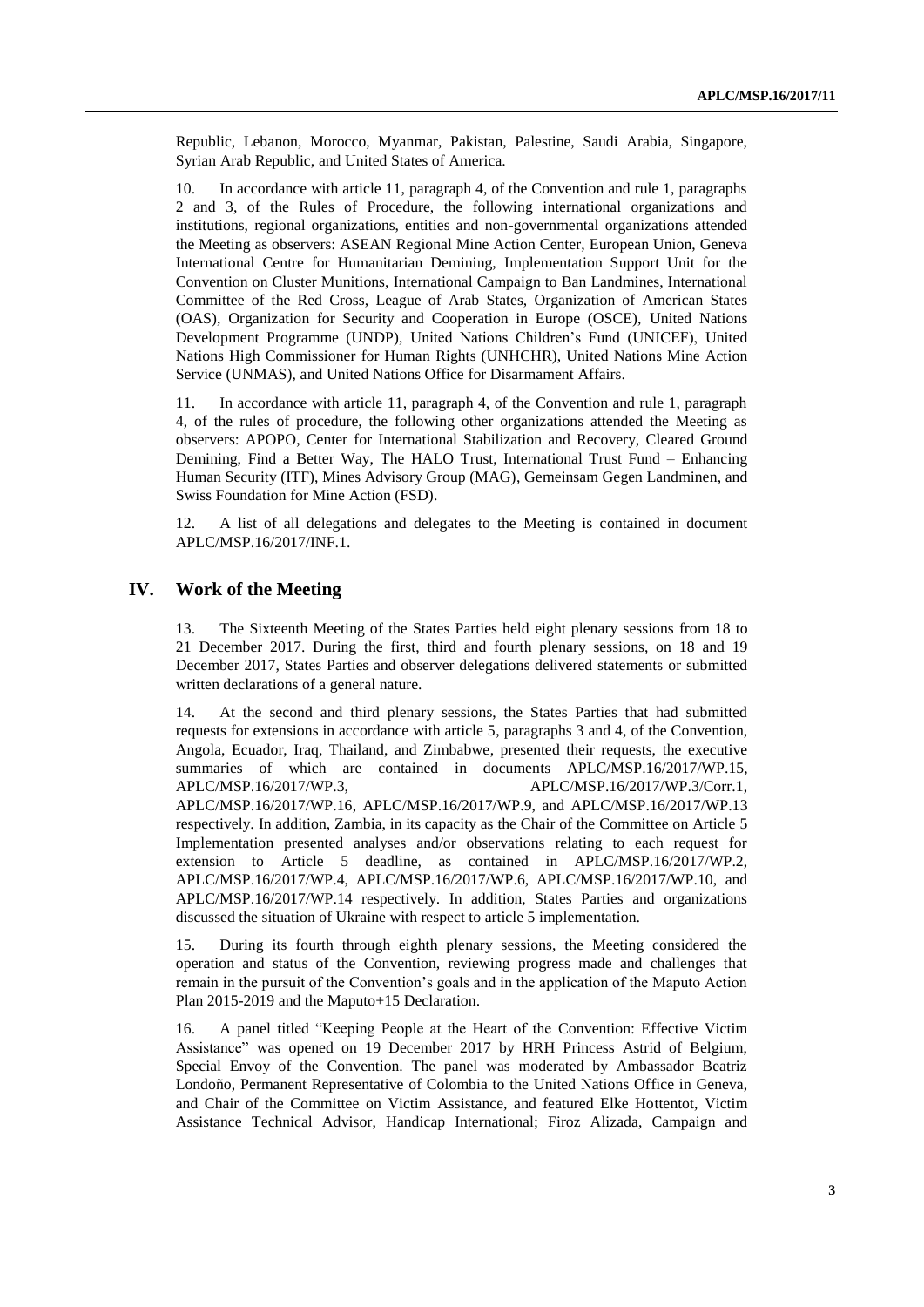Communications Manager, International Campaign to Ban Landmines; and Kenneth Rutherford, Director, Center for International Stabilization and Recovery, James Madison University.

17. At the fourth and fifth plenary sessions, the Meeting considered the activities of the Committee on Victim Assistance. In particular, Colombia, in its capacity as the Chair of the Committee presented the report of the Committee's work and its conclusions as contained in APLC/MSP.16/2017/4 and APLC/MSP.16/2017/4/Add.1 to APLC/MSP.16/2017/4/Add.5. Updates were provided by States Parties responsible for significant numbers of landmine survivors on their efforts to fulfil obligations and on the steps they have taken to implement the victim assistance actions of the Maputo Action Plan, as well as by other interested States and organisations. The Meeting expressed concern about the increased number of victims of anti-personnel mines in different parts of the world.

18. At the fourth and fifth plenary sessions the Meeting considered the activities of the Committee on Article 5 Implementation. In particular, Zambia, in its capacity as the Chair of the Committee presented the report on the Committee's work as contained in APLC/MSP.16/2017/3, and APLC/MSP.16/2017/3/Add.1 to APLC/MSP.16/2017/3/Add.6. Updates were provided by States Parties that are still in the process of clearing mined areas pursuant to article 5 of the Convention, as well as by other interested States and organisations. The Meeting welcomed and noted with appreciation the declaration of completion of Article 5 mine clearance obligations submitted by Algeria, as contained in APLC/MSP.16/2017/MISC.1

19. At the fifth and sixth plenary sessions, the Meeting considered the activities of the Committee on the Enhancement of Cooperation and Assistance. In particular, Netherlands, in its capacity as the Chair of the Committee presented the report of the Committee's work and its conclusions and recommendations as contained in APLC/MSP.16/2017/6. States Parties and other interested States and organisations provided views on cooperation and assistance and the conclusions and recommendations of the Committee.

20. At the seventh plenary session the Meeting considered the activities of the Committee on Cooperative Compliance. In particular, the President, in his capacity as the Chair of the Committee presented the reports on the Committees' work, as contained in APLC/MSP.16/2017/5. Updates were provided by States Parties concerned, as well as by other interested States and organisations.

21. Also in the context of the consideration of the operation and status of the Convention, the Meeting discussed progress made and challenges that remain in destroying stockpiled anti-personnel mines and considered, in particular, document APLC/MSP.16/2017/7, as presented by the President. Updates were provided by State Parties concerned, as well as by other interested States and organisations. The Meeting warmly welcomed the announcement by Belarus of the completion of its article 4 obligations.

22. Also in the context of its consideration of the operation and status of the Convention, the Meeting addressed actions that had been undertaken since the Fifteenth Meeting of the States Parties in the pursuit of the universalization of the Convention, and considered, in particular, document APLC/MSP.16/2017/WP.8, as presented by the President. Updates were provided by State Parties, States not parties, as well as by interested organisations.

23. Also in the context of its consideration of the operation and status of the Convention, the Meeting addressed the transparency reporting responsibilities of the States Parties pursuant to article 7 of the Convention and considered, in particular, document APLC/MSP.16/2017/10, as presented by the President.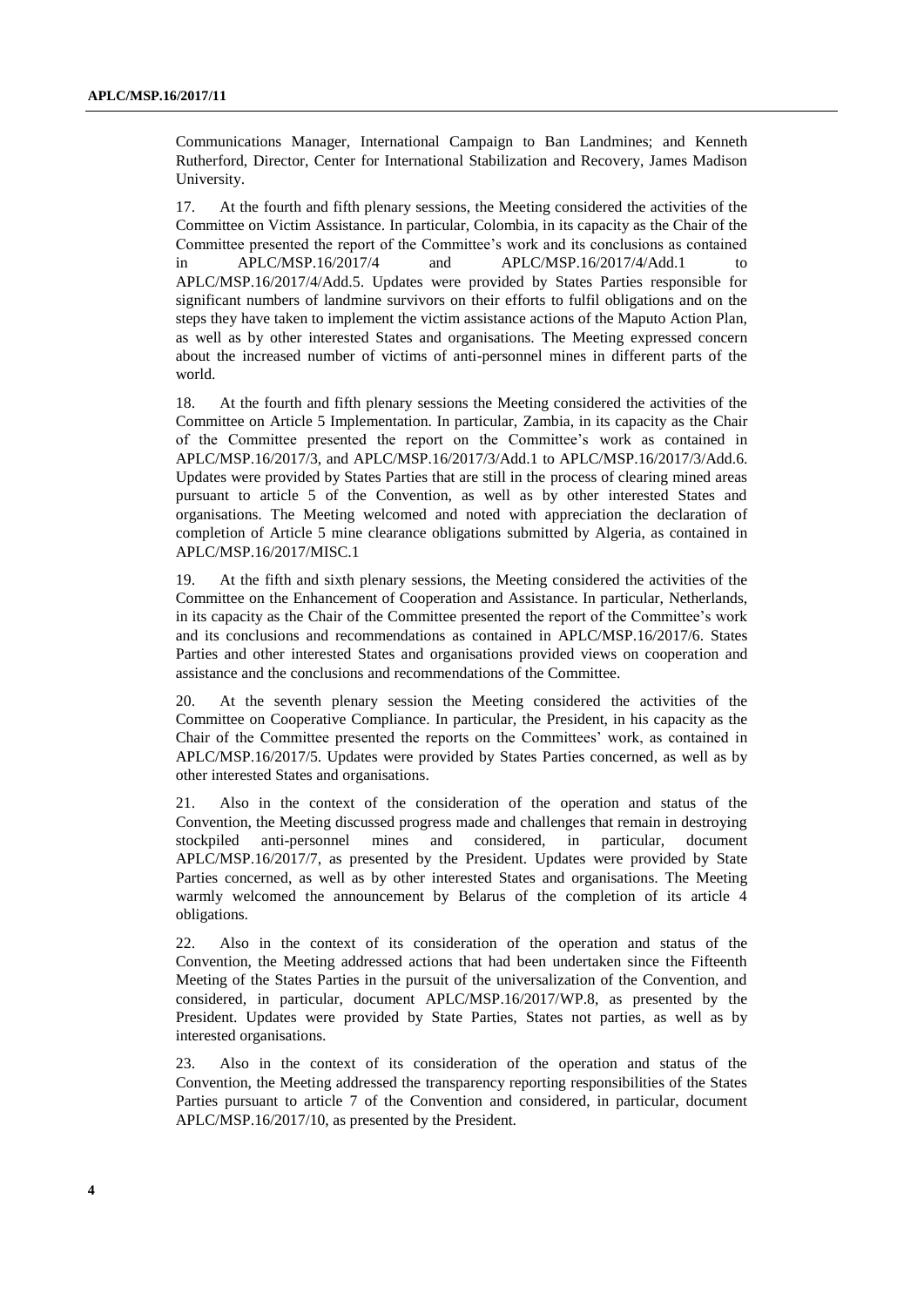24. Also in the context of its consideration of the general status and operation of the Convention, recalling the "Directive from the States Parties to the ISU" and the Fourteenth Meeting of the States Parties' decisions on "Strengthening financial governance and transparency within the ISU"<sup>2</sup>, which instructed the ISU to propose and present every year a work plan and detailed yearly budget for the ensuing year to the Coordinating Committee for endorsement and subsequently to the Meeting of the States Parties for approval, the Meeting considered the "Implementation Support Unit 2018 Work Plan and Budget", presented by the Director of the ISU and endorsed by the Coordinating Committee, as contained in APLC/MSP.16/2017/WP.1.

25. Also in the context of its consideration of the general status and operation of the Convention, in recalling the "Directive from the States Parties to the ISU", which tasked the ISU to report in written form as well as orally on the activities, functioning and finances of the ISU to each Meeting of the States Parties and to submit an audited annual financial report for the previous year and a preliminary annual financial report for the present year to the Coordinating Committee and subsequently to the Meeting of the States Parties, the Meeting considered an "Interim report on the 2017 activities, functioning and finances of the Implementation Support Unit (ISU)" presented by the Director of the ISU, as contained in APLC/MSP.16/2017/WP.5, as well as the "Report of the independent auditor on the balance sheet and the expenditures and revenues statement of the Trust Fund for the Implementation Support Unit of the Anti-Personnel Mine Ban Convention" as contained in APLC/MSP.16/2017/WP.7.

26. Also in the context of its consideration of the general status and operation of the Convention, recalling the "Implementation Support Unit Four-Year Work Plan and Budget 2016-2019" adopted at the Fourteenth Meeting of the States Parties and in which the States Parties agreed "to hold a mid-term review of this work plan during the Sixteenth Meeting", the Meeting considered the Implementation Support Unit Four-Year Work Plan 2016-2019 Midterm Review, as contained in APLC/MSP.16/2017/8.

27. Also in the context of its consideration of the operation and status of the Convention, recalling the decision by the Fourteenth Meeting of the States Parties requesting the President to conduct informal administrative consultations with the Presidents of other relevant instruments and with the Heads of other relevant ISU's with a view to identify possible ways to enhance efficiency and further reduce costs, and to report on opportunities for cost-savings through cooperation as soon as practical but not later than at the Sixteenth Meeting of the States Parties, the Meeting considered in particular document APLC/MSP.16/2017/WP.12 "Opportunities for cost-savings through cooperation between Implementation Support Units (ISUs)", as presented by the President, taking into account different views of the participating States.

28. Also in the context of its consideration of the operation and status of the Convention, the Meeting discussed the status of the assessed contributions to the Meetings of the States Parties to the Convention by States Parties and States not parties participating in the meetings pursuant to article 14 of the Convention and the budget deficit resulting from outstanding unpaid balances, as well as measures to ensure sustainable financing for the meetings.

29. Also in the context of the consideration of the the general status and operation of the Convention, the Meeting considered the report of the Sponsorship Coordinator on the Sponsorship Programme. The Meeting noted the urgent need for more States Parties, which are in a position to do so, to contribute to this Programme in 2018, to ensure broad participation in the 2018 intersessional meetings and the Seventeenth Meeting of States

**\_\_\_\_\_\_\_\_\_\_\_\_\_\_\_\_\_\_**

<sup>2</sup> APLC/MSP.14/2015/L.1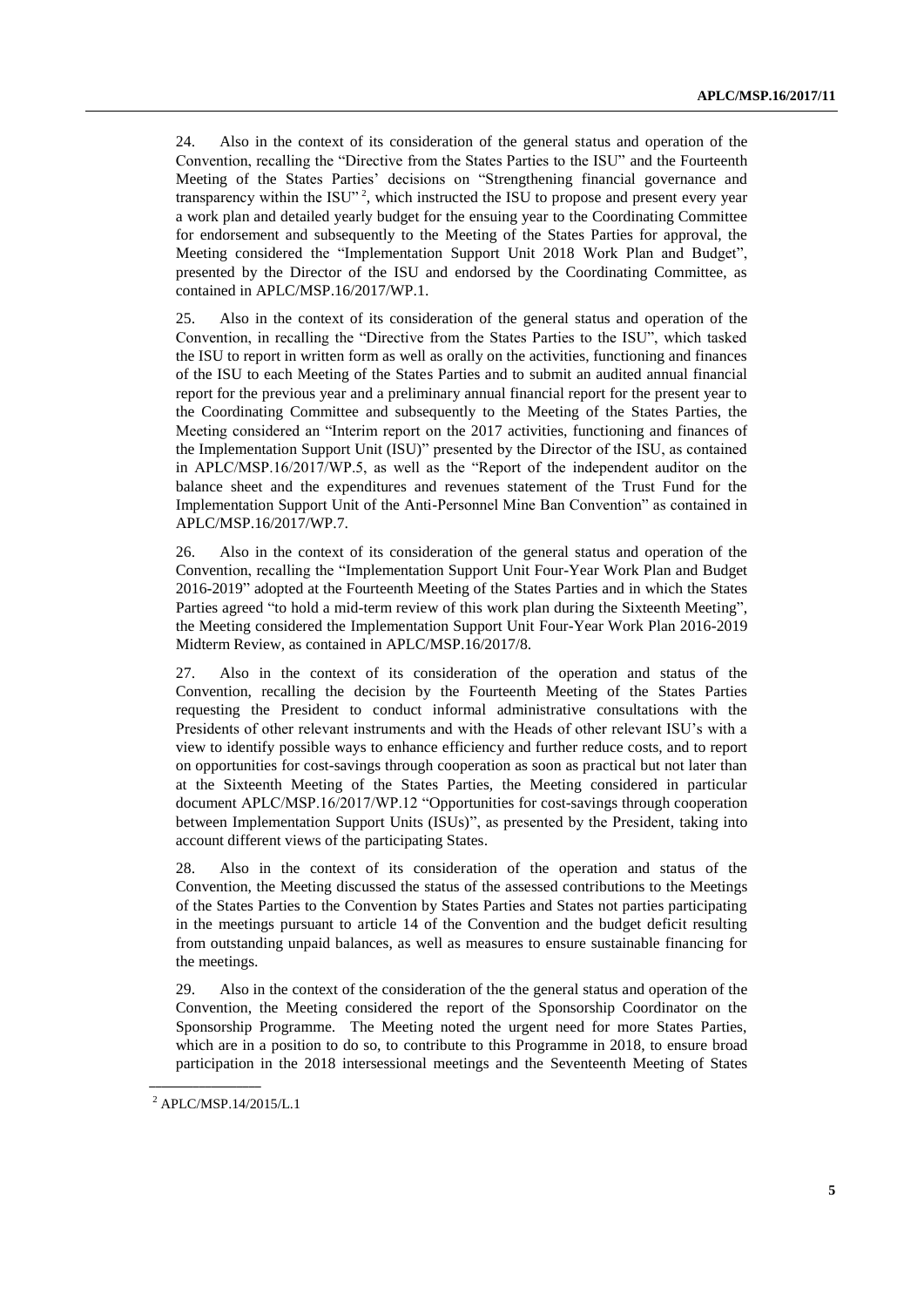Parties in Geneva, Switzerland. The Meeting noted that continuing to give mine-affected States Parties a strong voice in the future direction of the Convention through the Sponsorship Programme is critical.

### **V. Decisions and Recommendations**

30. On the occasion of the  $20<sup>th</sup>$  anniversary of the Convention, the States Parties reaffirmed the determination of the States Parties to the Convention to put an end to the suffering and casualties caused by anti-personnel mines and their aspiration to meet the goals of the Convention to the fullest extent possible by 2025. In keeping with the Maputo Declaration, the Meeting condemned the use of anti-personnel mines by any actor.

31. In the context of considering the operation and status of the Convention and its universalization, the Meeting took note of the report by the President on the status of universalization of the Convention, as contained in APLC/MSP.16/2017/WP.8, and the activities by the President to promote the universalization of the Convention and its norms. The Meeting also took note of the establishment, pursuant to the relevant decision of the Fifteenth Meeting of the States Parties, of the informal working group on the universalization of the Convention. The Meeting called upon all States that have not yet done so to accede to or ratify the Convention as soon as possible.

32. Also in the context of considering the operation and status of the Convention, the Meeting welcomed the updates by States Parties that had indicated having a responsibility for significant numbers of landmine survivors, as well as the activity report of the Committee on Victim Assistance, as contained in APLC/MSP.16/2017/4 and APLC/MSP.16/2017/4/Add.1 to APLC/MSP.16/2017/4/Add.5, and took note of the conclusions contained therein.

33. Also in the context of considering the operation and status of the Convention and the submission of requests under article 5 of the Convention, the Meeting welcomed the report of the Committee on Article 5 Implementation, as contained in APLC/MSP.16/2017/3 and APLC/MSP.16/2017/3/Add.1 to APLC/MSP.16/2017/3/Add.6, and took note of the conclusions contained therein.

34. Also in the context of considering the operation and status of the Convention and taking into account the analyses presented by the Committee on Article 5 Implementation of the requests submitted under article 5 of the Convention and the requests themselves, the Meeting took the following decisions:

#### *Decision on the request submitted by Angola*

i. The Meeting assessed the request submitted by Angola for an extension of Angola's deadline for completing the destruction of anti-personnel mines in mined areas in accordance with article 5.1, agreeing unanimously to grant the request for an extension until 31 December 2025.

ii. The Meeting expressed concern at the late submission of Angola's request for extension and noted that in order to function appropriately this process requires requests to be submitted nine months prior to the meeting during which they would be considered in order for an analysis of the request to be prepared and for a cooperative exchange between the requesting State and the Committee on Article 5 Implementation to take place.

iii. In granting the request, the Meeting noted that, while Angola had not fully complied with the principle commitments it had made, as recorded in the decisions of the Twelfth Meeting of the States Parties, it is positive that Angola has made significant progress in garnering an understanding of the true remaining extent of the challenge.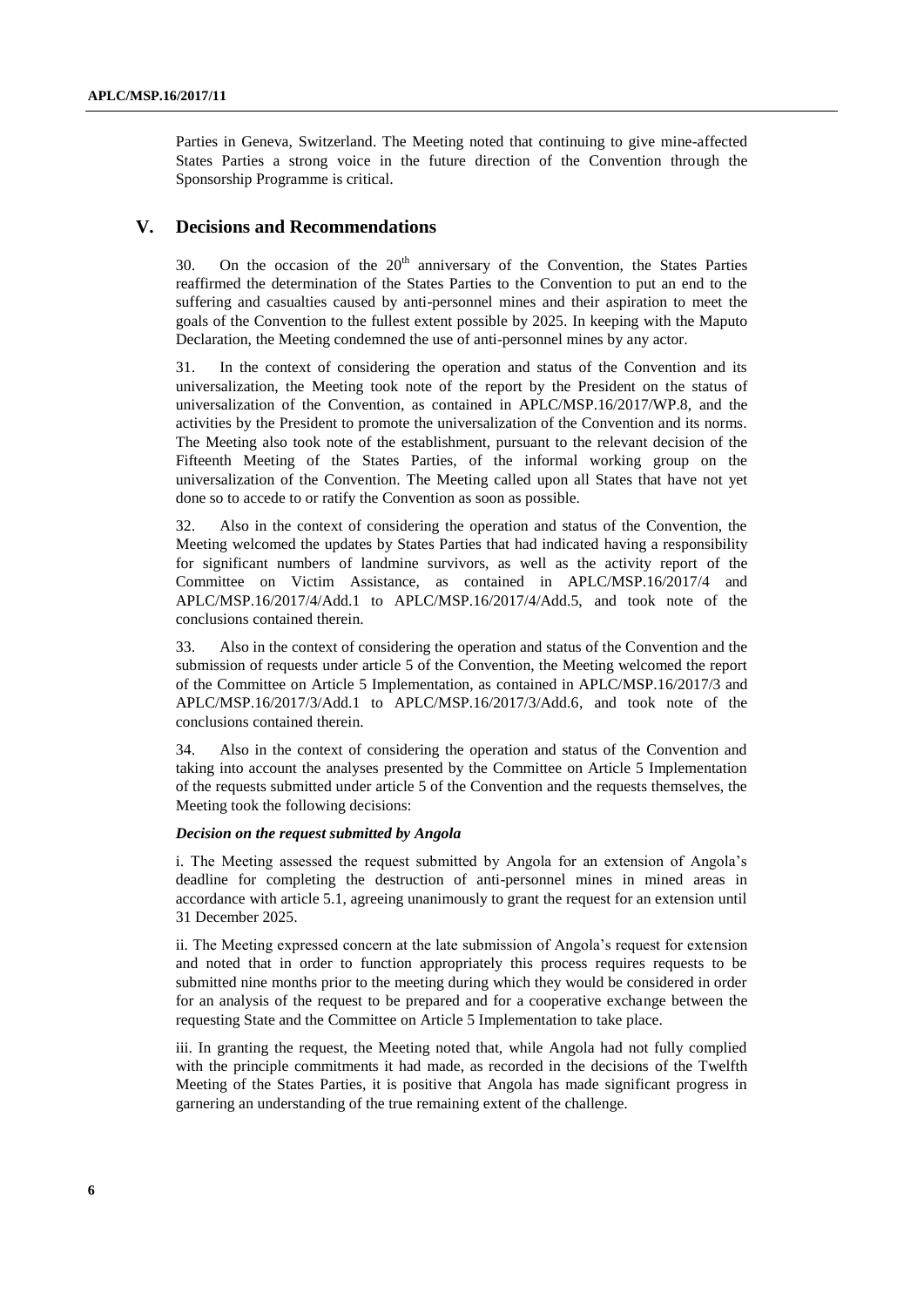iv. In granting the request, the Meeting noted the importance of Angola ensuring that the most relevant land-release standards, policies and methodologies, in line with IMAS, are in place and applied for the full and expedient implementation of this aspect of the Convention. The Meeting further encouraged Angola to continue seeking improved land release and certification techniques which could lead to Angola fulfilling its obligations in a shorter time frame. The Meeting noted that doing so could benefit Angola in ensuring that the humanitarian, social and economic impacts outlined by Angola in its request are addressed as quickly as possible. The Meeting further noted the importance of Angola continuing to report on its progress in a manner consistent with IMAS by providing information disaggregated by cancelled through non-technical survey, reduced through technical survey and cleared.

v. In granting the request, the Meeting noted that Angola was projecting that it would need approximately eight years to address its remaining challenge. The Meeting, in recalling that the implementation of Angola's national demining plan may be affected by new information, the level of resources obtained and the amount of external and internal capacity involved in survey and clearance operations, the Meeting requested that Angola submit to the Seventeenth Meeting of the States Parties an updated work plan for the remaining period covered by the extension request. The Meeting requested that this work plan contain an updated list of all areas known or suspected to contain anti-personnel mines, annual projections of which areas and area that would be dealt with each year during the remaining period covered by the request and by which organizations, and a revised detailed budget.

vi. Also, in granting the request, the Meeting noted that, as Angola has made it clear that the provision of external support is necessary to fully implement the plan contained within its request, Angola could inspire greater confidence on the part of those in a position to provide assistance by providing as soon as possible clarity regarding estimated costs for implementation and clarifying the costs that Angola's State budget would cover as part of the overall costs of implementation.

vii. Also in granting the request, the Meeting noted that as the success of the plan is contingent upon the findings of survey efforts, increased funding, increased capacity, coordination between national entities, the Convention would benefit from Angola informing the States Parties, by 30 April of each year, as relevant, on the following:

- (a) The outcomes of survey efforts and how additional clarity obtained may change Angola's understanding of the remaining implementation challenge;
- (b) Progress made relative to the annual clearance plans, commitments and milestones contained in Angola's extension request;
- (c) The number, location and size of remaining mined areas, plans to clear or otherwise release these areas and information on areas already released, disaggregated by release through clearance, technical survey and nontechnical survey;
- (d) Progress made regarding efforts to resolve and eliminate problems related to data discrepancies, harmonization of the data of the Executive Demining Commission and the National Demining Institute and efforts to ensure the integrity of the national mine action database;
- (e) Efforts made to strengthen the implementation of the quality management system and results of efforts to update the norms and standards of management and quality control;
- (f) Efforts made to strengthen the involvement and the coordination of activities with the CED, and the result of these efforts;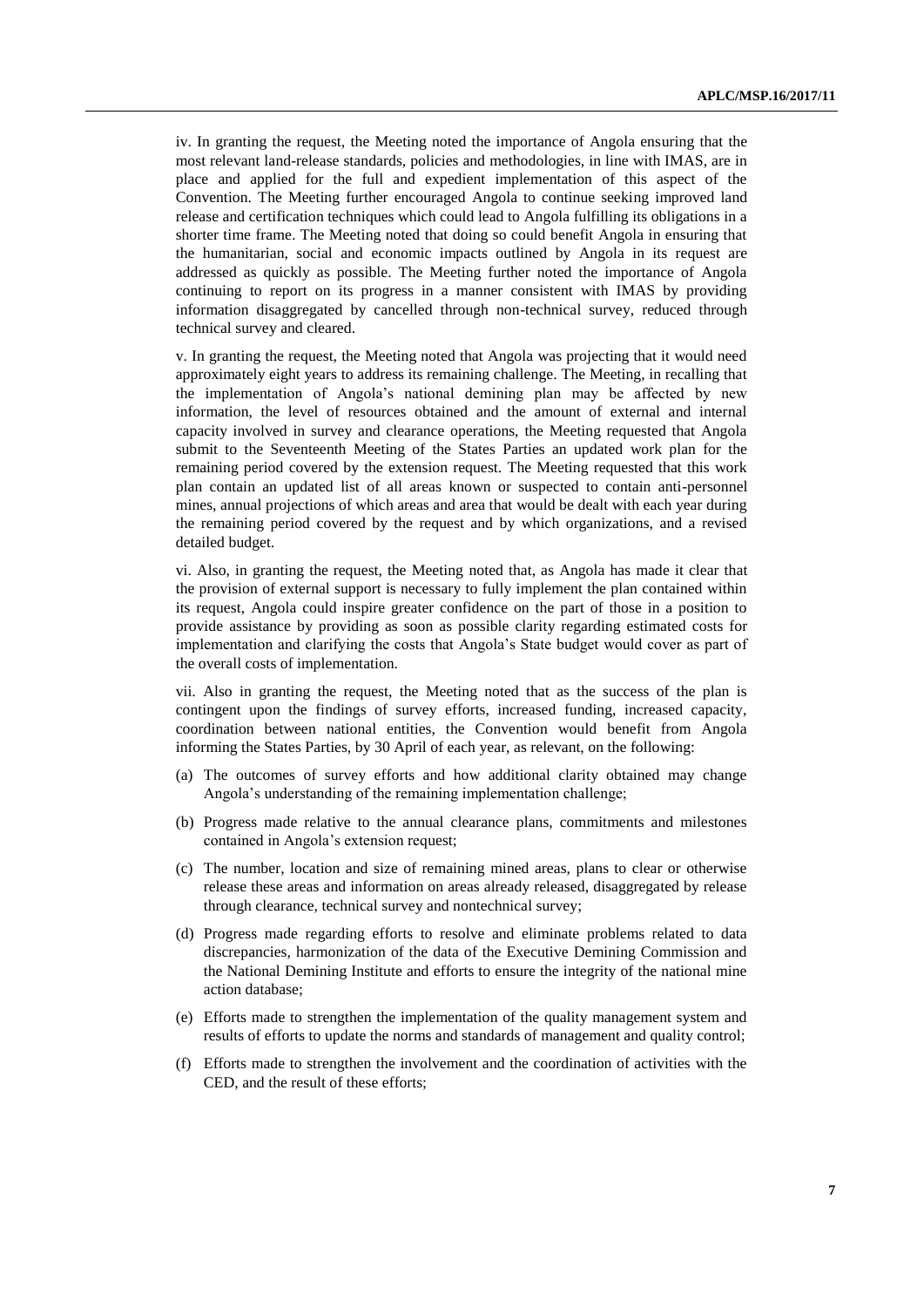- (g) Efforts made to strengthen the technical and operational capacities of the operations office in planning, monitoring and evaluation;
- (h) Resource mobilisation efforts and external financing received and resources made available by the government of Angola to support implementation efforts, and the results of these efforts; including efforts to ensure that mine action is considered within national development plans and other relevant national plans which may benefit Angola's resource mobilisation efforts.

viii. The Meeting noted the importance, in addition to Angola reporting to the States Parties as noted above, of keeping the States Parties regularly apprised of other pertinent developments regarding its implementation of Article 5 during the period covered by the request and other commitments made in the request at intersessional meetings, Meeting of the States Parties and Review Conferences as well as through Article 7 reports using the Guide for Reporting.

#### *Decision on the request submitted by Ecuador*

i. The Meeting assessed the request submitted by Ecuador for an extension of Ecuador's deadline for completing the destruction of anti-personnel mines in mined areas in accordance with article 5.1, agreeing unanimously to grant the request for an extension until 31 December 2022.

ii. In granting the request, the Meeting noted that, while Ecuador had not complied with the principle commitment it had made in its initial extension request, as recorded in the decisions of the Ninth Meeting of the States Parties, to complete implementation by 1 October 2017, it is positive that Ecuador has made continuous progress.

iii. In granting the request, the Meeting noted that Ecuador was projecting that it would need approximately five years to complete the survey of suspected hazardous areas and clear confirmed hazardous areas and carry out the handover of cleared land. The Meeting, in recalling that the implementation of Ecuador's national demining plan may be affected by new information the level of resources obtained and the amount of internal capacity involved in survey and clearance operations, the Meeting requested that Ecuador submit by 30 April 2019, an updated work plan for the remaining period covered by the extension request. The Meeting requested that this work plan contain an updated list of all areas known or suspected to contain anti-personnel mines, annual projections of which areas and area that would be dealt with each year during the remaining period covered by the request and a detailed updated budget.

iv. In granting the request, the Meeting noted the importance of Ecuador ensuring that the most relevant land-release standards, policies and methodologies, in line with IMAS, are in place and applied for the full and expedient implementation of this aspect of the Convention. The Meeting further encouraged Ecuador to continue seeking improved land release and certification techniques which could lead to Ecuador fulfilling its obligations in a shorter time frame. The Meeting noted that doing so could benefit Ecuador in ensuring that the humanitarian, social and economic impacts outlined by Ecuador in its request are addressed as quickly as possible. The Meeting further noted the importance of Ecuador continuing to report on its progress in a manner consistent with IMAS by providing information disaggregated by cancelled through non-technical survey, reduced through technical survey and cleared.

v. Also in granting the request, the Meeting noted that as the success of the plan is contingent upon the findings of survey efforts end environmental challenges faced by Ecuador, the Convention would benefit from Ecuador informing the States Parties, by 30 April of each year, as relevant, on the following: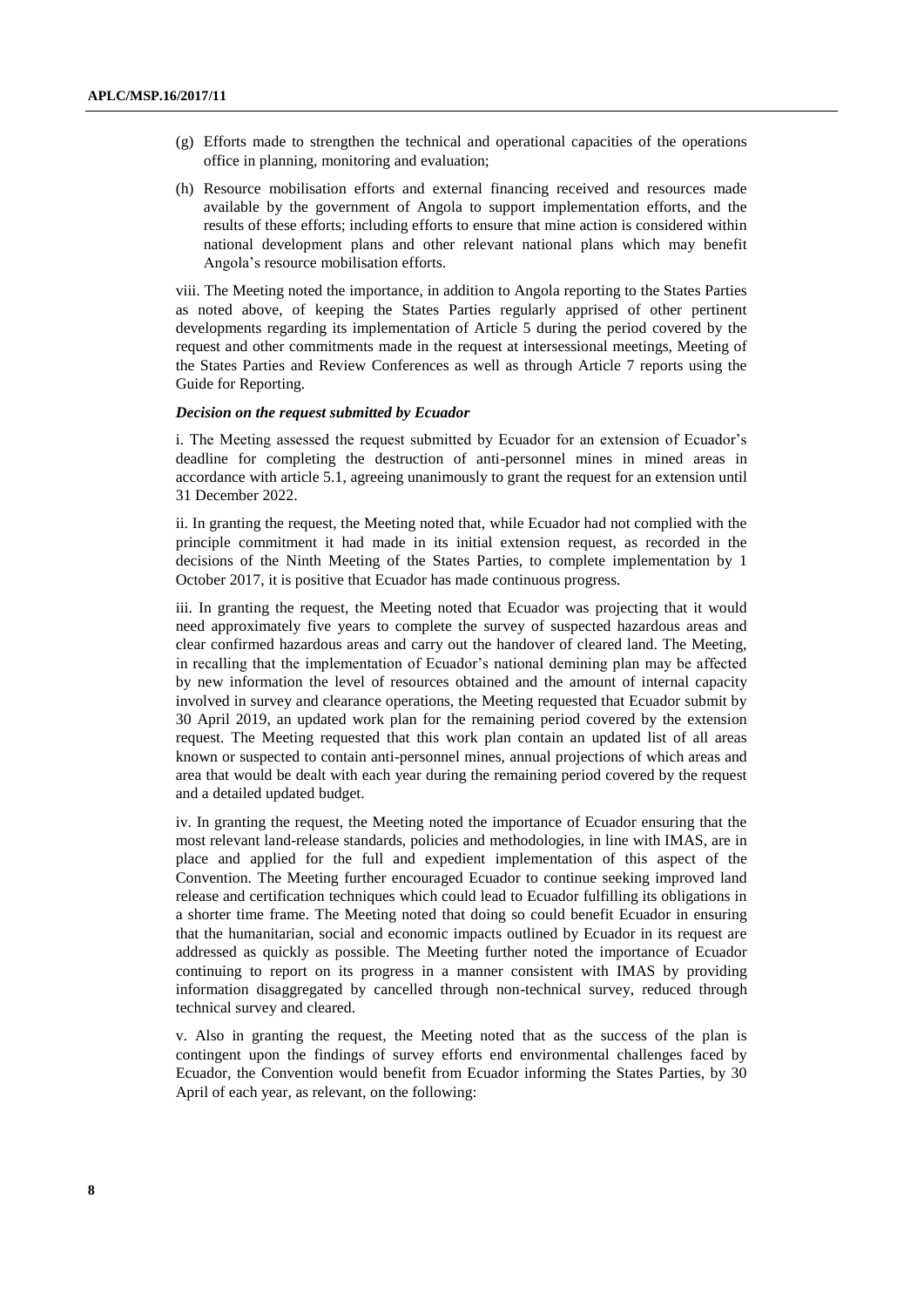- (a) Progress made relative to the commitments and timelines contain in section 11 of its extension request and the results of these efforts;
- (b) Outcome of survey and clearance efforts and how additional clarity obtained may change Ecuador's understanding of the remaining implementation challenge and priorities for clearance;
- (c) Progress made relative to the commitment and timelines to carry out quality control of cleared areas to complete the process of delivery of land that has been cleared since 2000 to the local community and the results of these efforts;
- (d) Efforts undertaken to reach out to international entities to achieve Ecuador's desired outcome to conclude implementation well in advance of its requested extension deadline and the results of these effort.

vi. The Meeting noted the importance, in addition to Ecuador reporting to the States Parties as noted above, of keeping the States Parties regularly apprised of other pertinent developments regarding its implementation of Article 5 during the period covered by the request and other commitments made in the request at intersessional meetings, Meeting of the States Parties and Review Conferences as well as through Article 7 reports using the Guide for Reporting.

#### *Decision on the request submitted by Iraq*

(i) The Meeting assessed the request submitted by Iraq for an extension of Iraq's deadline for completing the destruction of anti-personnel mines in mined areas in accordance with article 5.1, agreeing unanimously to grant the request for an extension until 1 February 2028.

(ii) In granting the request, the Meeting noted that even with a consistent and sizeable effort having been undertaken by Iraq going back even before entry into force of the Convention, Iraq faces a significant remaining contamination challenge in order to fulfil its obligations under Article 5.

(iii) The Meeting, in recalling that the implementation of Iraq's national demining plan may be affected by changing circumstances, the level of resources obtained and the amount of external and internal capacity involved in survey and clearance operations, the Meeting requested that Iraq submit to the Fourth Review Conference in 2019, an updated work plan for the remaining period covered by the extension request and every two years following this. The Meeting requested that this work plan contain an updated list of all areas known or suspected to contain anti-personnel mines, annual projections of which areas and area that would be dealt with each year during the remaining period covered by the request and a revised detailed updated budget.

(iv) The Meeting, in recalling that Iraq had indicated that it was in the process of preparing a plan for non-technical survey operations and that emergency non-technical survey operations were ongoing noted that the Convention could benefit from Iraq submitting to the States Parties, by 30 April 2018, plans for NTS in the different areas of the country including NTS plans for areas liberated from ISIS.

(v) In granting the request, the Meeting noted the importance of Iraq ensuring that the most relevant land-release standards, policies and methodologies, in line with IMAS, are in place and applied for the full and expedient implementation of this aspect of the Convention. The Meeting further encouraged Iraq to continue seeking improved land release and certification techniques which could lead to Iraq fulfilling its obligations in a shorter time frame. The Meeting noted that doing so could benefit Iraq in ensuring that the humanitarian, social and economic impacts outlined by Iraq in its request are addressed as quickly as possible. The Meeting further noted the importance of Iraq continuing to report on its progress in a manner consistent with IMAS by providing information disaggregated by cancelled through non-technical survey, reduced through technical survey and cleared.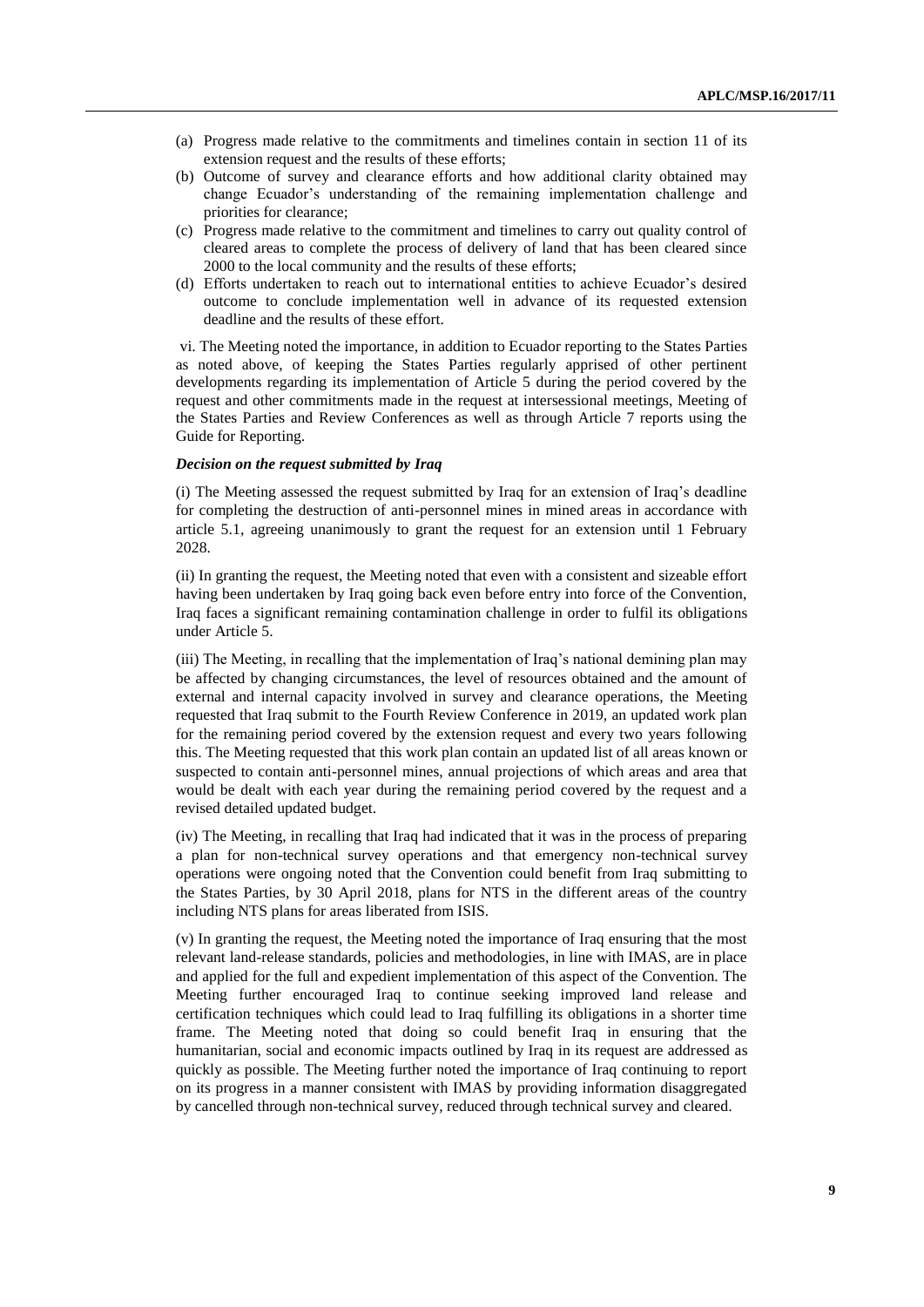(vi) The Meeting noted that, given the importance of external support to ensure timely implementation, Iraq could benefit from developing a resource mobilisation strategy, in part by providing additional clarity regarding estimated costs for implementation. The Meeting further noted that given the importance of external support to ensure timely implementation, Iraq could benefit from clarifying the costs that Iraq's State budget would cover as part of the overall costs of implementation. The Meeting noted that it would be useful if Iraq could further break down the costs of operation to offer more clarity on the reasons for the significant difference in costs of implementation.

(vii) The Meeting noted that the plan is ambitious, and that success is contingent upon increased funding, the maintenance of security, and changes in the political climate to enable access to those hazardous areas near international borders. In this regard, the Meeting noted that the States Parties would benefit from Iraq reporting annually, by 30 April, to the States Parties on the following:

- (a) Progress made relative to the commitments contained in Iraq's two-year work plan during the extension period;
- (b) Efforts by the DMA to prepare a plan for NTS operations and milestones to be achieved as well as the milestones to be achieve in the plans that the request indicates have been prepared for NTS of the areas liberated from ISIS groups;
- (c) Geographically specific information on the implementation of survey plans, locations and the results of these efforts and how additional clarity obtained may change Iraq's understanding of the remaining implementation challenge;
- (d) Changes in the security situation and how these changes positively or negatively affect implementation;
- (e) Efforts to resolve political issues which prevent the carrying out of mine action activities in border areas of Iraq;
- (f) Resource mobilisation efforts and external financing received and resources made available by the government of Iraq to support implementation efforts, including through efforts to facilitate operations of international demining organisations and expanding of indigenous capacities, and the results of these efforts.

(viii) The Meeting noted the importance, in addition to Iraq reporting to the States Parties as noted above, of keeping the States Parties regularly apprised of other pertinent developments regarding its implementation of Article 5 during the period covered by the request and other commitments made in the request at intersessional meetings, Meeting of the States Parties and Review Conferences as well as through Article 7 reports using the Guide for Reporting.

#### *Decision on the request submitted by Thailand*

i. The Meeting assessed the request submitted by Thailand for an extension of Thailand's deadline for completing the destruction of anti-personnel mines in mined areas in accordance with article 5.1, agreeing unanimously to grant the request for an extension until 31 October 2023.

ii. In granting the request, the Meeting noted that, while Thailand had not been able to complete the implementation of the principle commitment it had made, as recorded in the decisions of the Ninth Meeting of the States Parties, to complete implementation by its deadline in 2018, Thailand has made commendable progress and has committed to increase its capacity and reinvigorate efforts to garner an understanding of the extent of the remaining challenge and fulfil its obligations during the extension period.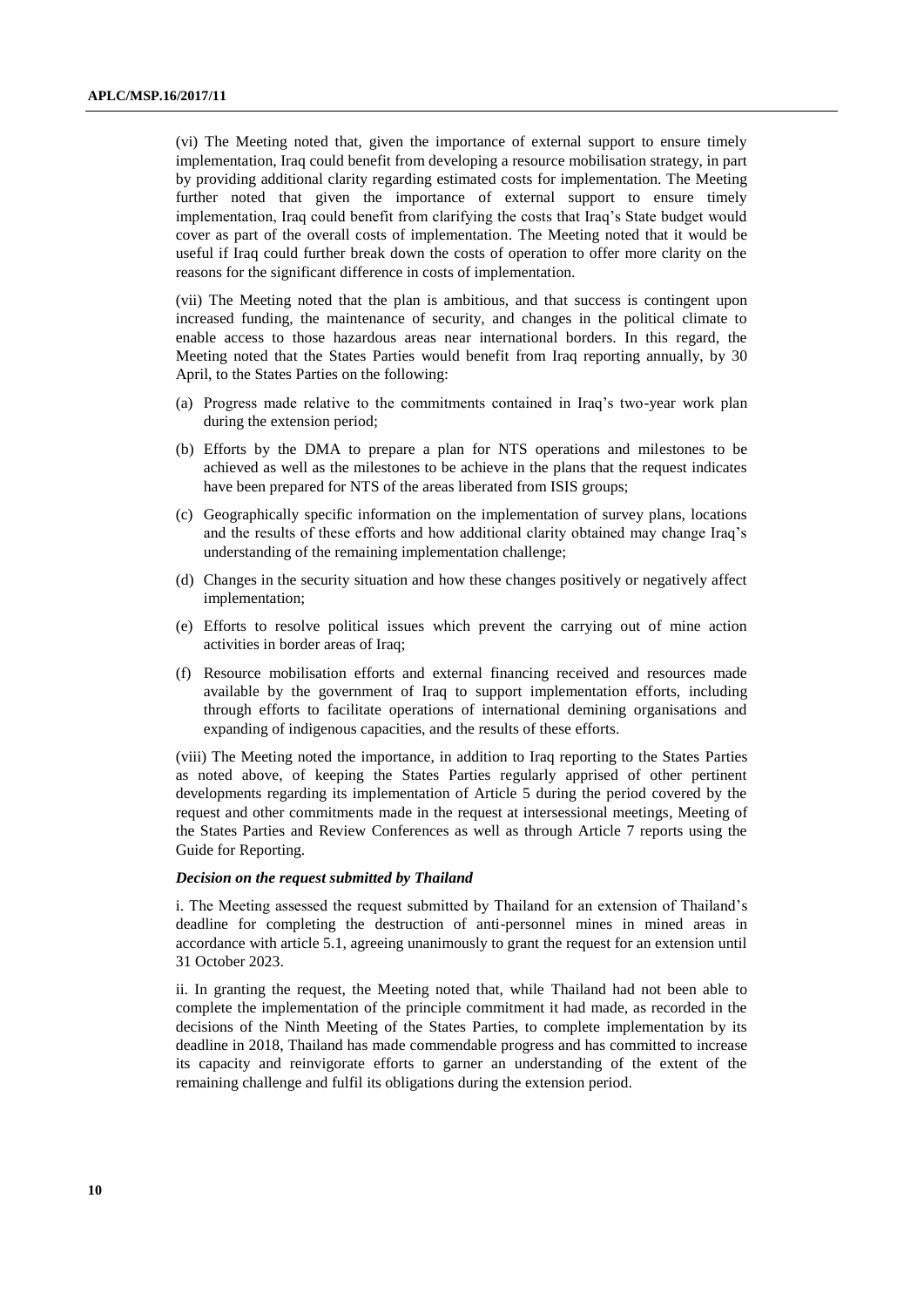iii. In granting the request, the Meeting noted that Thailand was projecting that it would need approximately five years to survey suspected hazardous areas and clear confirmed hazardous areas. The Meeting, in recalling that the implementation of Thailand's national demining plan may be affected by pending survey and demarcation of land boundaries, and noting Thailand's commitment to submit an update work plan by the end of Phase 1 of its presented plan, the Meeting requested that Thailand submit to the States Parties, by 30 April 2019, an updated work plan for the remaining period covered by the extension request. The Meeting requested that this work plan contain an updated list of all areas known or suspected to contain anti-personnel mines, annual projections of which areas and area that would be dealt with each year during the remaining period covered by the request and by which organizations, and a revised detailed budget.

iv. In granting the request, the Meeting noted the importance of Thailand ensuring that the most relevant land-release standards, policies and methodologies, in line with IMAS, are in place and applied for the full and expedient implementation of this aspect of the Convention. The Meeting further encouraged Thailand to continue seeking improved land release and certification techniques which could lead to Thailand fulfilling its obligations in a shorter time frame. The Meeting noted that doing so could benefit Thailand in ensuring that the humanitarian, social and economic impacts outlined by Thailand in its request are addressed as quickly as possible. The Meeting further noted the importance of Thailand continuing to report on its progress in a manner consistent with IMAS by providing information disaggregated by cancelled through non-technical survey, reduced through technical survey and cleared.

v. The Meeting noted the commitment made by Thailand to employ more efficient working methods and expanding of its civilian demining capacity. The Meeting further noted the commitment made by Thailand to work with its neighbours to address mined areas located in border areas.

vi. Also in granting the request, the Meeting noted that, while the plan presented by Thailand is workable, ambitious and lends itself well to be monitored its success is contingent upon negotiations on areas to be demarcated, the expansion of the demining programme, the application of non-technical survey and extending the pilot project in an effort to use the full range of practical methods to release areas suspected of containing anti-personnel mines. In this regard, the Meeting noted that the Convention would benefit from Thailand informing the States Parties, by 30 April of each year, as relevant, on the following:

(a) Progress made relative to the commitments contained in Phase 1 and Phase 2 of the Work Plan contained in Thailand's request;

(b) Update on efforts put forth during Phase 1 of Thailand's Plan of Work to prepare for Phase 2 of the Work Plan including the progress of negotiations in order to address Areas to be Demarcated;

(c) The outcomes of survey efforts and how additional clarity obtained may change Thailand's estimation of the remaining implementation challenge;

(d) Update on progress in updating the National Mine Action Standards to be in line with the latest version of IMAS and the results of this effort;

(e) Resource mobilisation efforts and external financing received and resources made available by the government of Thailand to support implementation efforts, including through efforts to expand its civilian demining capacity and the results of these effort;

(f) Updates on efforts to explore new technology to help survey areas with are hard to access near the borders and the results of these efforts;

(g) Update on efforts to make continuous improvements in the capacity of its information management team, systems and processes to enable more precise information on survey and clearance operations to be collected and displayed.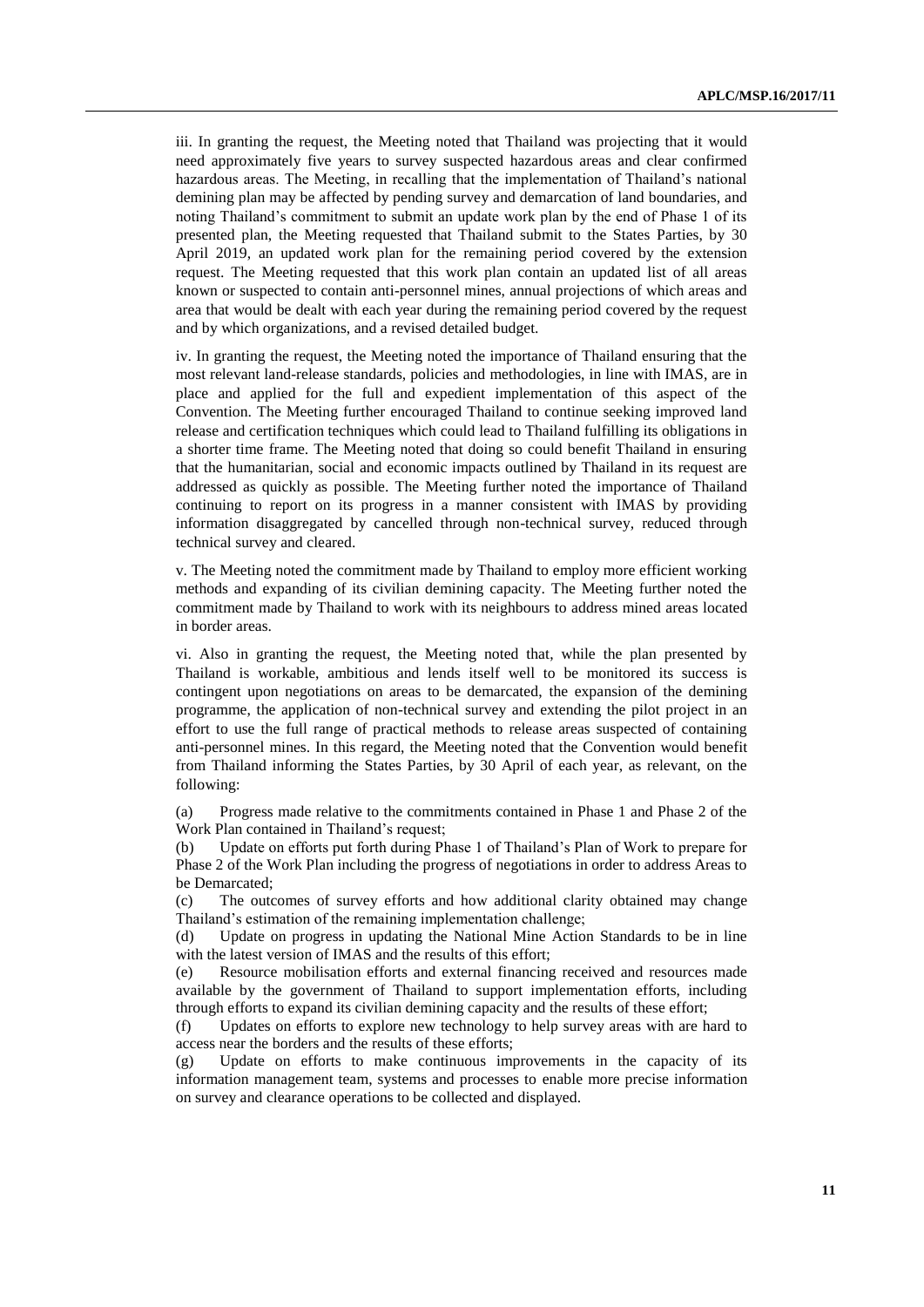vii. The Meeting further noted the importance, in addition to Thailand reporting to the States Parties as noted above, of keeping the States Parties regularly apprised of other pertinent developments regarding the implementation of Article 5 during the period covered by the request and other commitments made in the request at intersessional meetings, Meeting of the States Parties and Review Conferences as well as through its Article 7 reports using the Guide for Reporting.

#### **D***ecision on the request submitted by Zimbabwe*

i. The meeting assessed the request submitted by Zimbabwe for an extension of Zimbabwe's deadline for completing the destruction of anti-personnel mines in mined areas in accordance with Article 5.1, agreeing unanimously to grant the request for extension until 31 December 2025.

ii. In granting the request, the Meeting noted that Zimbabwe had proceeded with implementation in a commendable manner since its last request for an extended deadline was granted in 2014, having garnered an understanding of the true remaining extent of the challenge and developed plans accordingly that project the amount of time that will be required to complete Article 5.

iii. In granting the request, the Meeting noted that the States Parties as a whole would benefit from Zimbabwe's commitment to keep the States Parties informed of changes to the work plan. The Meeting further noted both the inclusive approach taken by Zimbabwe in the preparation of its request and the commitment by Zimbabwe to continue this inclusive approach in implementing and revising, as necessary, the plan contained in the extension request.

iv. The Meeting recalled that the implementation of Zimbabwe's national demining plan will be affected by new information, the level of resources obtained, a better understanding of the clearance capacity of new operators as well as new methodologies being implemented and assessed, and the amount of external or internal capacity involved in survey and clearance. The Meeting noted that the Convention would benefit from Zimbabwe submitting to the Committee by 30 April 2019, an updated detailed work plan for the remaining period covered by the extension. The Committee noted that this work plan should contain an updated list of all areas known or suspected to contain antipersonnel mines, annual projections of which areas and what area would be dealt with during the remaining period covered by the request and by which organisation, and a revised detailed budget.

v. The Committee further noted that the plan presented by Zimbabwe is workable, lends itself well to be monitored, and states clearly which factors could affect the pace of implementation. The Committee also noted that the plan is ambitious and that its success is contingent upon stable funding and other matters creating an environment conducive to increasing the capacity of organizations involved in clearance activities. In this regard, the Committee noted that the Convention would benefit from Zimbabwe reporting annually, by 30 April, to the States Parties on the following:

- (a) Progress made relative to the commitments contained in Zimbabwe's annual clearance plan during the extension period;
- (b) Updated information on remaining contamination disaggregated in a manner consistent with the International Mine Action Standards, including land release standards;
- (c) Updated detailed annual plans for the implementation of its extension request based on new information gathered from progress in implementation;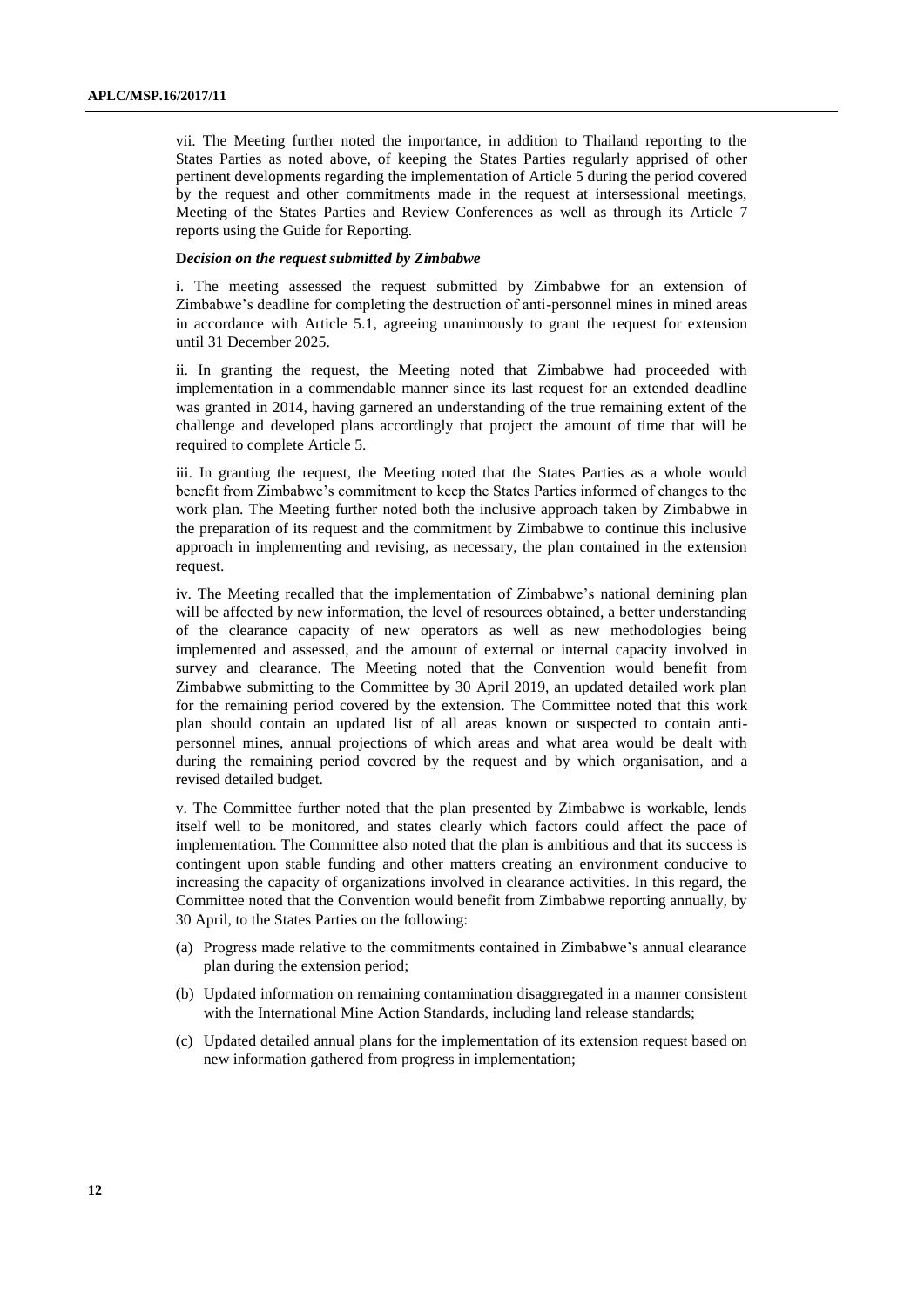- (d) Updated information on its full range of practical methods used to release land, including reporting outcomes concerning two pilot projects concerning mechanical Assets and Mine Detection Dogs;
- (e) Progress on Zimbabwe's commitment to relocate the ZIMAC outside of military installations, once the Ministry of Defence obtains required funds;
- (f) Resource mobilisation efforts and external financing received and resources made available by the government of Zimbabwe to support implementation efforts;
- (g) Information on Zimbabwe's efforts to ensure that mine action is considered within national development plans and other relevant national plans which may benefit Zimbabwe's resource mobilisation efforts.

vi. The Committee noted the importance, in addition to Zimbabwe reporting to the States Parties as noted above, of keeping the States Parties regularly apprised of other pertinent developments regarding the implementation of Article 5 during the period covered by the request and other commitments made in the request at intersessional meetings, Meeting of the States Parties and Review Conferences as well as through Article 7 reports using the Guide for Reporting.

#### *Decision on Ukraine*

35. Also in the context of considering the operation and status of the Convention the Meeting recognized the difficult situation in which Ukraine finds itself in since February 2014 with regard to Ukraine's mine clearance obligations under Article 5. The Meeting expressed serious concern that Ukraine remains in a situation of non-compliance with Article 5. The Meeting reiterated its call on Ukraine to submit as soon as possible a request for extension in accordance with the process established by the States Parties at the Seventh Meeting of the States Parties<sup>3</sup>. In this regard the Meeting welcomed the commitment by Ukraine to continue to engage with the Committee on Article 5 Implementation.

36. Also in the context of considering the operation and status of the Convention, the Meeting welcomed the report of the Committee on the Enhancement of Cooperation and Assistance, as contained in APLC/MSP.16/2017/6, and took note of the conclusions contained therein.

37. Also in the context of considering the operation and status of the Convention, the Meeting welcomed the activity report of the Committee on Cooperative Compliance, as contained in APLC/MSP.156/2017/5 and took note of the observations contained therein.

38. Also in the context of considering the operation and status of the Convention, the Meeting welcomed the update on the progress provided by Greece, and the Report on the status of implementation of article 4 (stockpile destruction), as contained in APLC/MSP.16/2017/7, and took note of the conclusions contained therein. The Meeting appealed to the States Parties which are in non-compliance with their article 4 obligations, Greece and Ukraine, to intensify efforts for the completion of their stockpile destruction obligations.

39. Also in the context of considering the operation and status of the Convention, the Meeting welcomed the report on the status of article 7 reporting, as contained in APLC/MSP.16/2017/10. The Meeting expressed concern on the persisting low level of national transparency reporting and reemphasized the benefits that could be obtained in applying the "Guide to reporting", as adopted by the Fourteenth Meeting of the States

**\_\_\_\_\_\_\_\_\_\_\_\_\_\_\_\_\_\_**

 $3$  APLC/MSP.7/2016/L.3 and APLC/MSP.7/2006/5, paragraph 27.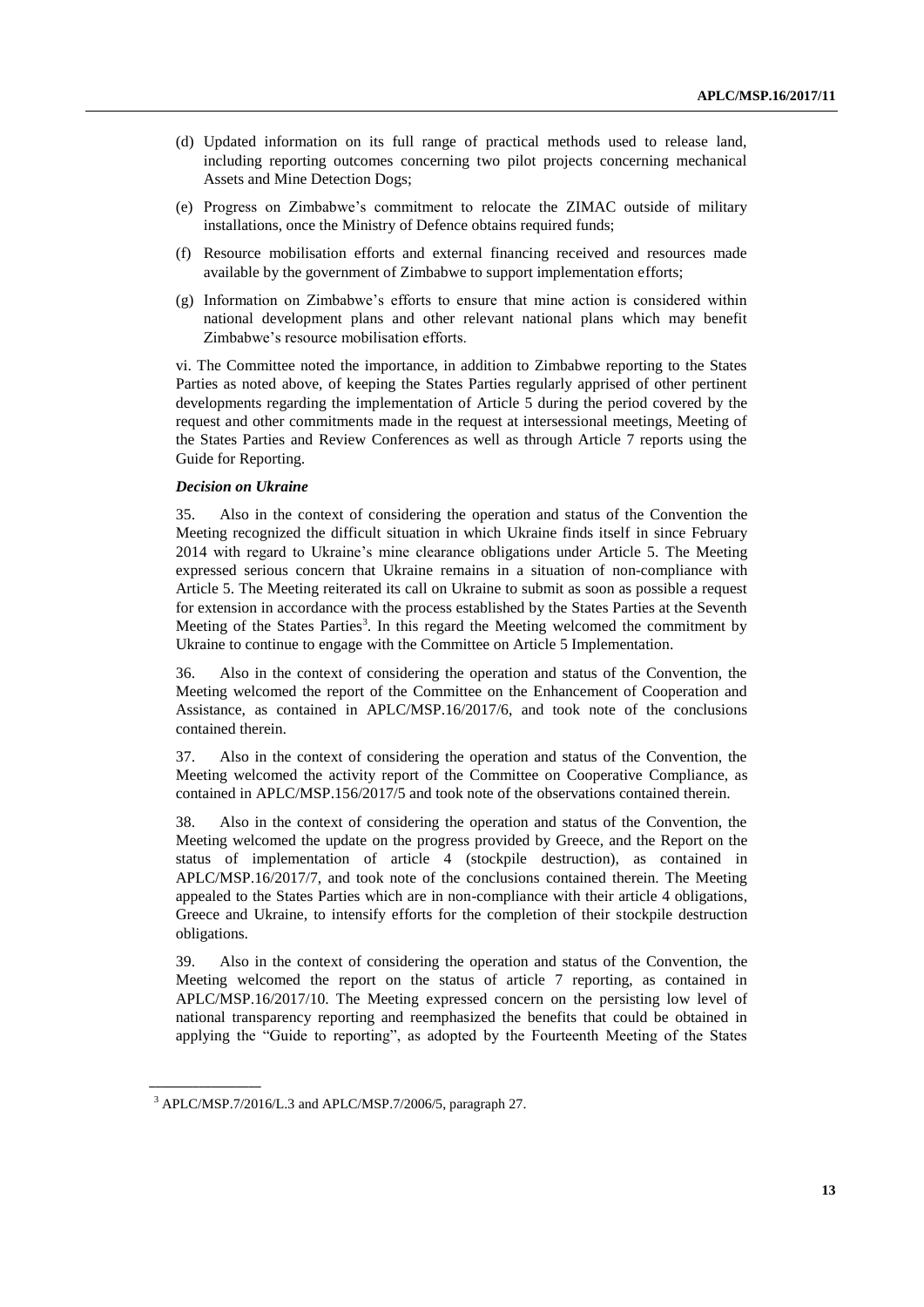Parties, and encouraged its use by the States Parties in implementing their article 7 obligations.

40. Also in the context of considering the operation and status of the Convention, the Meeting noted with concern the financial situation due to the arrears in payment of assessed contributions and underlined the importance to ensure full compliance with article 14 obligations. The Meeting called upon the States Parties and States not parties participating in the Meetings of the States Parties to address issues arising from outstanding dues and requested the presidency to continue to consult with the view of strengthening financial predictability and sustainability and to report back to the Seventeenth Meeting of the States Parties. The Meeting requested the States Parties and States not parties participating in the meetings of the States Parties to proceed promptly with the payment of their share of the estimated costs as soon as the assessment invoices have been received.

41. Also in the context of considering the operation and status of the Convention, recalling the "Directive from the States Parties to the ISU" and the relevant decision by the Fourteenth Meeting of the States Parties, the Meeting approved the "Implementation Support Unit Work Plan and Budget 2018", as endorsed by the Coordinating Committee and a contained in APLC/MSP.16/2017/WP.1. In the context of the "Directive from the States Parties to the ISU", the Meeting also approved the "Interim report on the 2017 activities, functioning and finances of the Implementation Support Unit", contained in APLC/MSP.16/2017/WP.5, the ISU's 2016 audited financial statement, as contained in APLC/MSP.16/2017/WP.7, and the Implementation Support Unit Four-Year Work Plan 2016-2019 Midterm Review, as contained in APLC/MSP.16/2017/8.

42. Also in the context of considering the operation and status of the Convention and recalling the Fourteenth Meeting of the States Parties' decision on "Strengthening financial governance and transparency within the ISU", the Meeting approved the apportion of the 2016 ISU Trust Fund surplus in a manner that ensures that (a) the financial security buffer contains an amount equivalent to one year of expenditures related to core support as provided for in the ISU yearly budget and that (b) the surplus financial means not needed for the financial security buffer are allocated to expenditures related to enhanced support as provided for in the Implementation Support Unit 2018 Work Plan and Budget.

43. Also in the context of considering the operation and status of the Convention and recalling the Fourteenth Meeting of the States Parties' decision on "Strengthening financial governance and transparency within the ISU", the Meeting agreed that in the drafting of the ISU's Four-Year work plan 2020-2024 the structure put in place at the Fourteenth Meeting of States Parties be revisited to ensure the most practical functioning of the ISU.

44. Also in the context of considering the operation and status of the Convention and recalling the Fourteenth Meeting of the States Parties' relevant decisions on "Strengthening financial governance and transparency within the ISU", the Meeting took note of the report on "Opportunities for cost-savings through cooperation between Implementation Support Units (ISUs)", presented by the President, as contained in APLC/MSP.16/2017/WP.12, taking into account different views of the participating States.

45. Also in the context of considering the operation and status of the Convention and recalling the Fourteenth Meeting of the States Parties' relevant decisions on "Strengthening financial governance and transparency within the ISU", the Meeting commended the Austrian presidency for organizing, on 28 February 2017, a successful pledging conference for the implementation of the Anti-Personnel Mine Ban Convention.

46. The Meeting welcomed the interest expressed by States Parties to serve as new members of Committees and decided on the following membership of the Convention's Committees: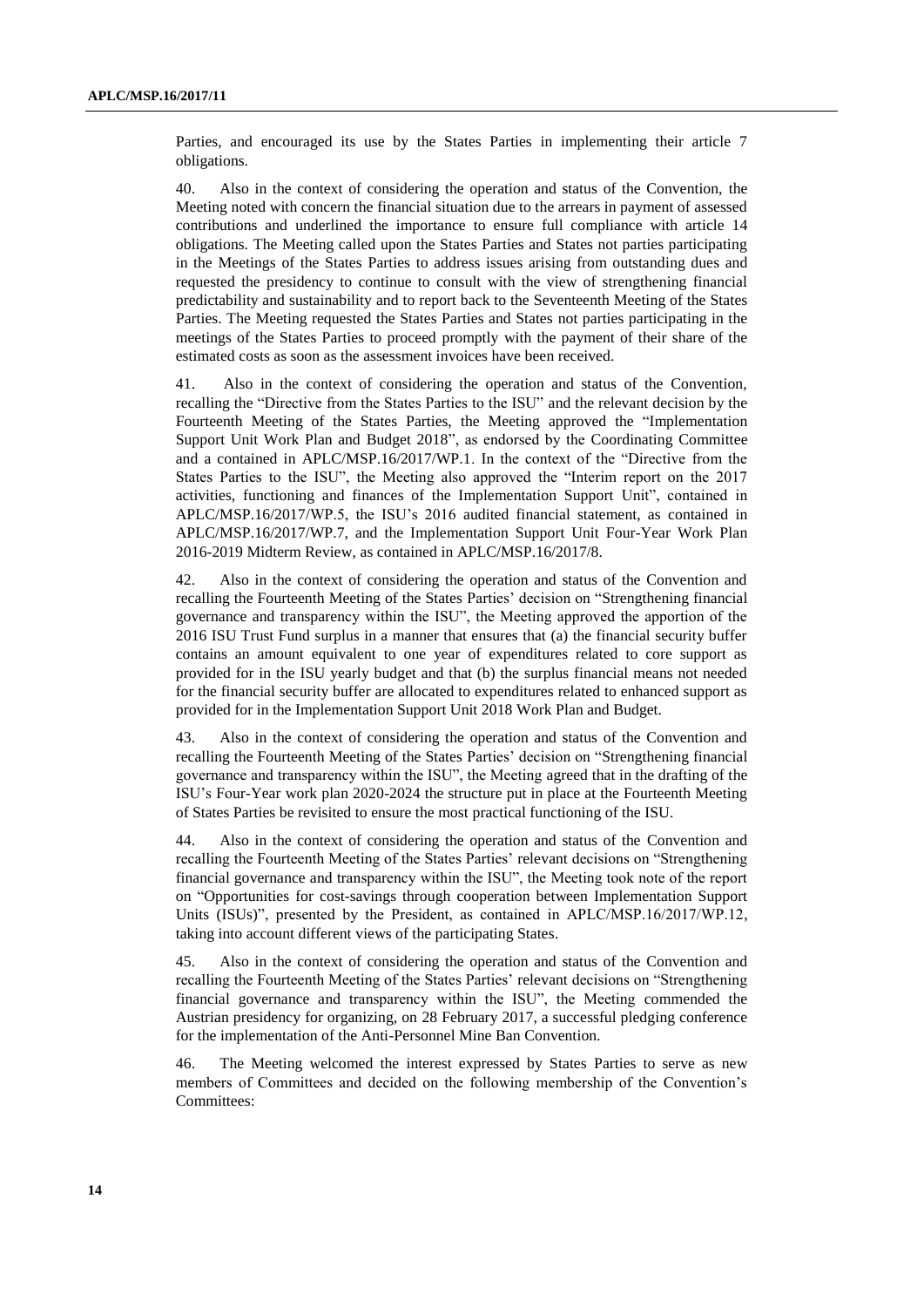(a) Article 5 Implementation: Chile and Switzerland (until the end of the Seventeenth Meeting of the States Parties) and Colombia and Netherlands (until the end of the Fourth Review Conference of the States Parties);

(b) Victim Assistance: Croatia and Ecuador (until the end of the Seventeenth Meeting of the States Parties) and Belgium and Mozambique (until the end of the Fourth Review Conference of the States Parties);

(c) Enhancement of Cooperation and Assistance: Algeria and Canada (until the end of the Seventeenth Meeting of the States Parties) and Sweden and Thailand (until the end of the Fourth Review Conference of the States Parties);

(d) Cooperative Compliance: Iraq and the United Kingdom of Great Britain and Northern Ireland (until the end of the Seventeenth Meeting of the States Parties) and Poland and Zambia (until the end of the Fourth Review Conference of the States Parties).

47. The Meeting agreed to hold the Seventeenth Meeting of the States Parties in Geneva, Switzerland, the week of 26 to 30 November 2018 and adopted its estimated costs, as contained in APLC/MSP.16/2017/9. The Meeting further agreed to elect the Ambassador and Permanent Representative of Afghanistan to the United Nations in Geneva, Suraya Dalil, President of the Seventeenth Meeting of the States Parties, with her term running from the conclusion of the Sixteenth Meeting until the conclusion of the Seventeenth Meeting, as per the relevant decision of the Third Review Conference.

48. The Meeting agreed to set the dates of the intersessional meetings for 7 and 8 June 2018 in Geneva.

### **VI. Documentation**

49. A list of documents of the Sixteenth Meeting is contained in the annex to this report.

### **VII. Adoption of the final report**

50. At its final plenary session, on 21 December 2017, the Meeting adopted its report, as contained in document APLC/MSP.16/2017/CRP.2.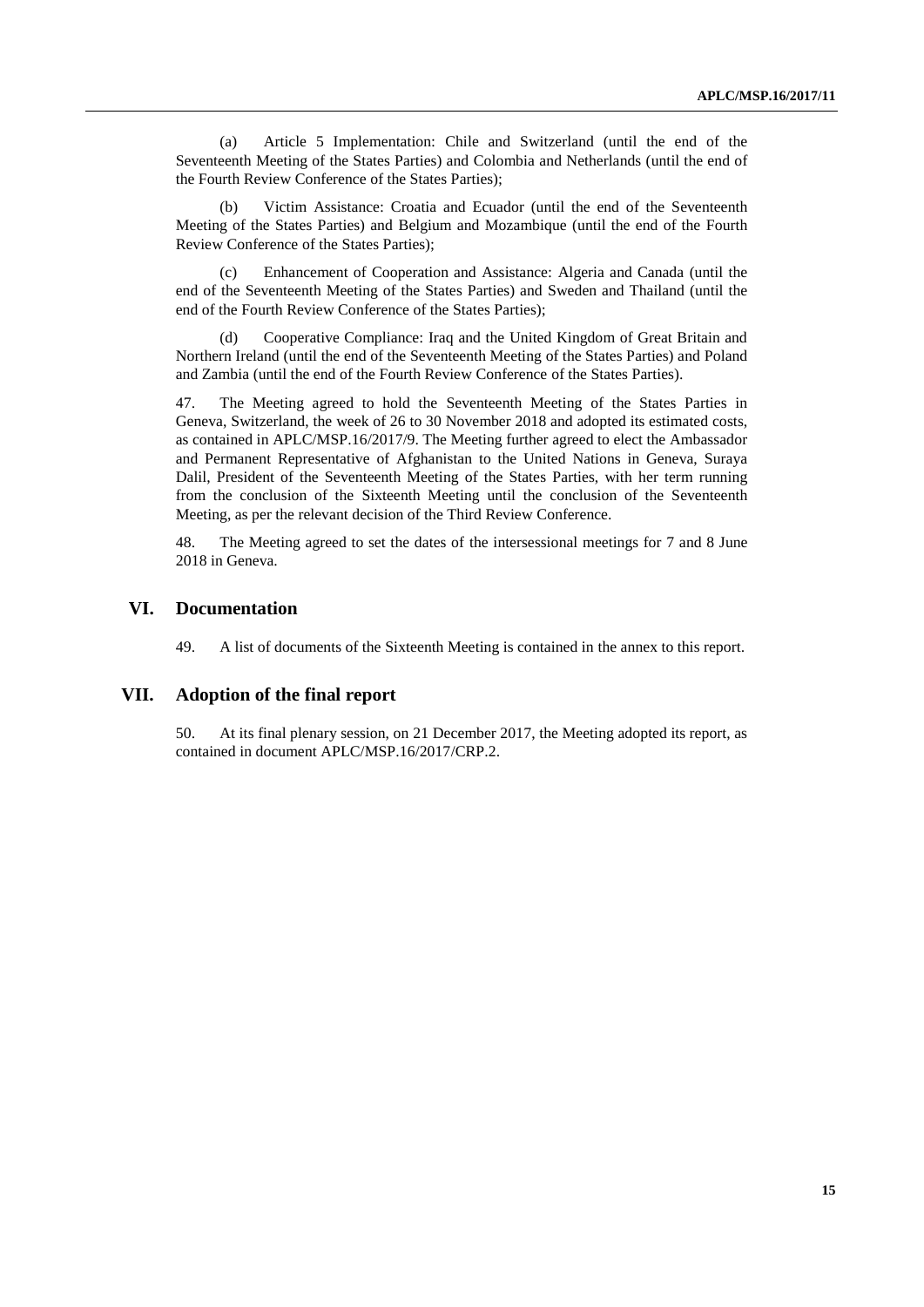## **Annex**

# **List of documents**

| Symbol                    | Title                                                                                                   |
|---------------------------|---------------------------------------------------------------------------------------------------------|
| APLC/MSP.16/2017/1/       | Provisional Agenda. Submitted by the President                                                          |
| APLC/MSP.16/2017/1/Corr.1 | Provisional Agenda. Corrigendum. Submitted by<br>the President                                          |
| APLC/MSP.16/2017/2        | Provisional programme of work. Submitted by the<br>President                                            |
| APLC/MSP.16/2017/2/Corr.2 | Provisional programme of work. Corrigendum.<br>Submitted by the President                               |
| APLC/MSP.16/2017/3        | Conclusions and recommendations of the<br>Committee on Article 5 Implementation                         |
| APLC/MSP.16/2017/3/Add.1  | Conclusions. Committee on Article 5<br>Implementation. Addendum 1                                       |
| APLC/MSP.16/2017/3/Add.2  | Conclusions. Committee on Article 5<br>Implementation. Addendum 2                                       |
| APLC/MSP.16/2017/3/Add.3  | Conclusions. Committee on Article 5<br>Implementation. Addendum 3                                       |
| APLC/MSP.16/2017/3/Add.4  | Conclusions. Committee on Article 5<br>Implementation. Addendum 4                                       |
| APLC/MSP.16/2017/3/Add.5  | Conclusions. Committee on Article 5<br>Implementation. Addendum 5                                       |
| APLC/MSP.16/2017/3/Add.6  | Conclusions. Committee on Article 5<br>Implementation. Addendum 6                                       |
| APLC/MSP.16/2017/4        | Conclusions and recommendations. Committee on<br>Victim Assistance                                      |
| APLC/MSP.16/2017/4.Add.1  | Conclusions and recommendations. Committee on<br>Victim Assistance. Addendum 1                          |
| APLC/MSP.16/2017/4.Add.2  | Conclusions and recommendations. Committee on<br>Victim Assistance. Addendum 2                          |
| APLC/MSP.16/2017/4.Add.3  | Conclusions and recommendations. Committee on<br>Victim Assistance. Addendum 3                          |
| APLC/MSP.16/2017/4.Add.4  | Conclusions and recommendations. Committee on<br>Victim Assistance, Addendum 4                          |
| APLC/MSP.16/2017/4.Add.5  | Conclusions and recommendations. Committee on<br>Cooperative Compliance. Submitted by the<br>President. |
| APLC/MSP.16/2017/5        | Conclusions of the Committee on Cooperative<br>Compliance. Submitted by the President                   |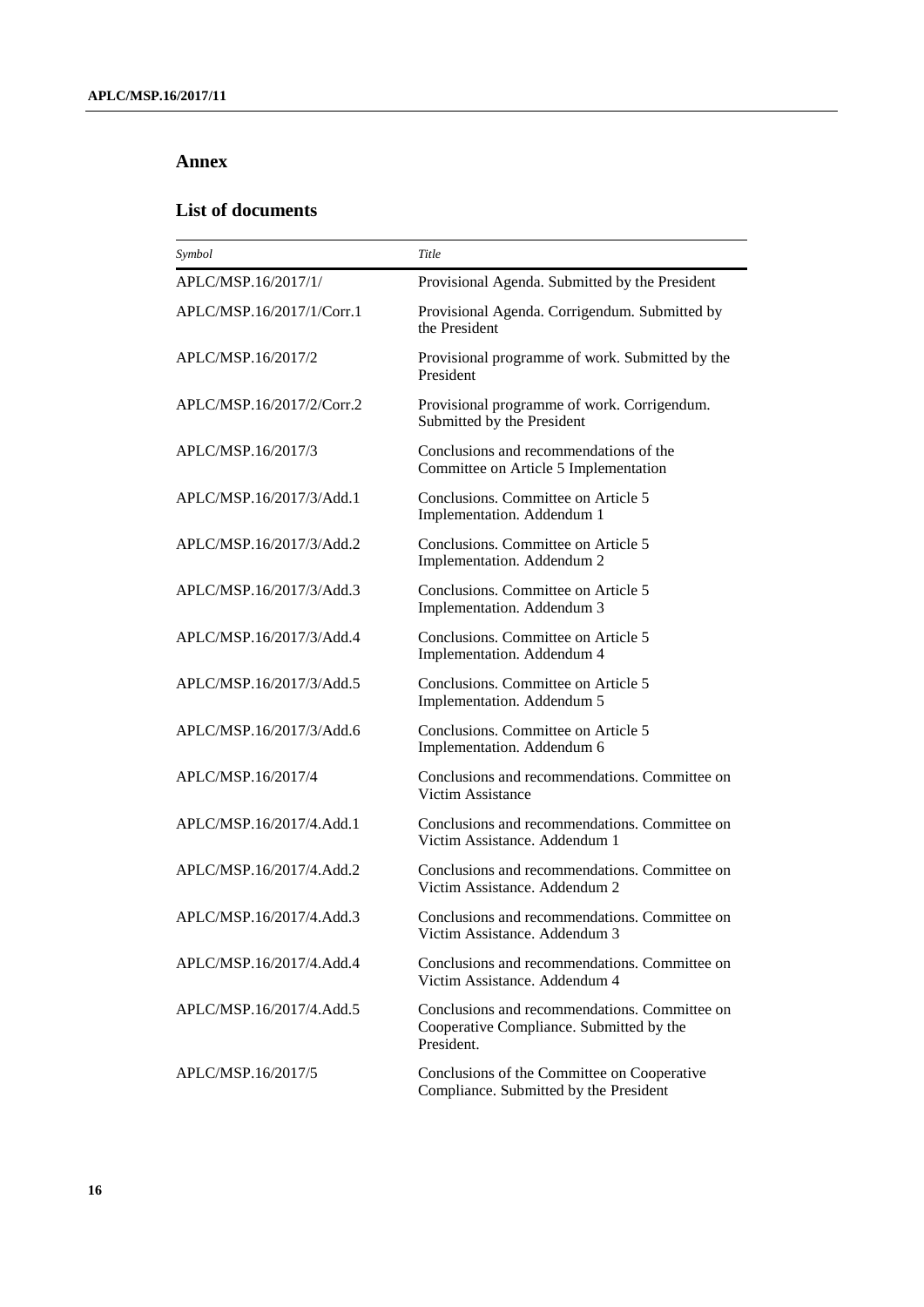| Symbol                       | Title                                                                                                                                                                                                                                                   |
|------------------------------|---------------------------------------------------------------------------------------------------------------------------------------------------------------------------------------------------------------------------------------------------------|
| APLC/MSP.16/2017/6           | Conclusions and of the Committee on the<br>Enhancement of Cooperation and Assistance                                                                                                                                                                    |
| APLC/MSP.16/2017/7           | Conclusions on the Status of Implementation of<br>Article 4 (stockpile destruction) of the Anti-<br>Personnel Mine Ban Convention                                                                                                                       |
| APLC/MSP.16/2017/8           | Implementation Support Unit Four-Year Work<br>Plan 2016-2019. Midterm Review                                                                                                                                                                            |
| APLC/MSP.16/2017/9           | Estimated costs for the Seventeenth Meeting of the<br>States Parties to the Convention on the prohibition<br>of the use, stockpiling, production and transfer of<br>anti-personnel mines and on their destruction                                       |
| APLC/MSP.16/2017/10          | Status of Article 7 Reporting. Submitted by the<br>President                                                                                                                                                                                            |
| APLC/MSP.16/2017/11          | Final report                                                                                                                                                                                                                                            |
| APLC/MSP.16/2017/WP.1        | Interim report on the 2016 activities, functioning<br>and finances of the Implementation Support Unit                                                                                                                                                   |
| APLC/MSP.16/2017/WP.2        | Analysis of the request submitted by Angola for an<br>extension of the deadline for completing the<br>destruction of anti-personnel mines in accordance<br>with Article 5 of the Convention. Submitted by the<br>Committee on Article 5 Implementation  |
| APLC/MSP.16/2017/WP.3        | Request for extension of the deadline for<br>completing the destruction of anti-personnel mines<br>in accordance with article 5 of the Convention.<br>Executive summary. Submitted by Ecuador                                                           |
| APLC/MSP.16/2017/WP.3/Corr.1 | Request for extension of the deadline for<br>completing the destruction of anti-personnel mines<br>in accordance with article 5 of the Convention.<br>Executive summary. Submitted by Ecuador.<br>Corrigendum                                           |
| APLC/MSP.16/2017/WP.4        | Analysis of the request submitted by Ecuador for<br>an extension of the deadline for completing the<br>destruction of anti-personnel mines in accordance<br>with Article 5 of the Convention. Submitted by the<br>Committee on Article 5 Implementation |
| APLC/MSP.16/2017/WP.5        | 2017 Activities, functioning and finances of the<br>Anti-Personnel Mine Ban Convention<br>Implementation Support Unit. Submitted by the<br>Director of the Implementation Support Unit                                                                  |
| APLC/MSP.16/2017/WP.6        | Analysis of the request submitted by Iraq for an<br>extension of the deadline for completing the<br>destruction of anti-personnel mines in accordance<br>with Article 5 of the Convention. Submitted by the<br>Committee on Article 5 Implementation    |
| APLC/MSP.16/2017/WP.7        | Trust Fund Implementation Support Unit of the<br>Anti-Personnel Mine Ban Convention (ISU                                                                                                                                                                |